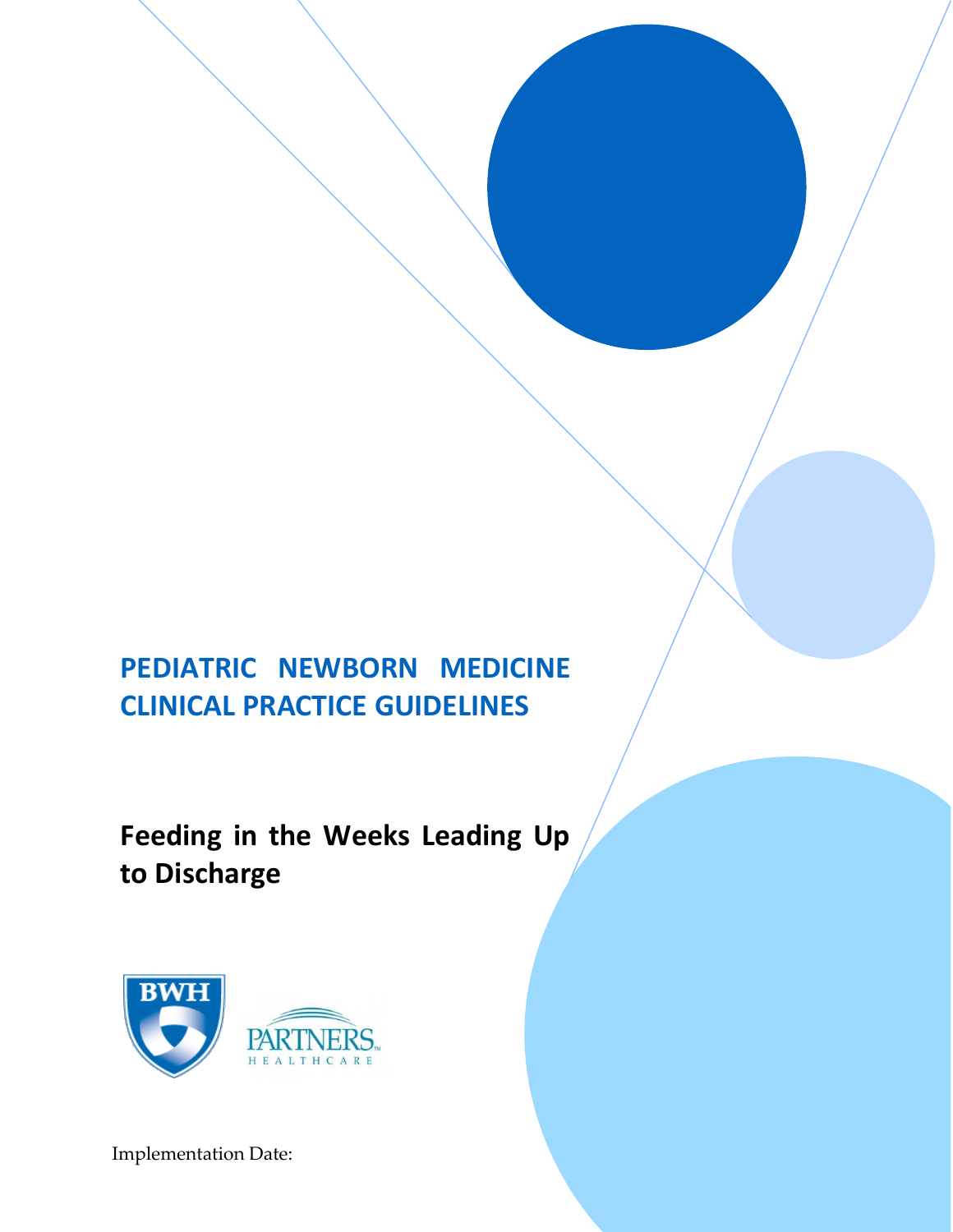

# **Clinical Practice Guideline: Feeding in the Weeks Leading up to Discharge**

# **Points of emphasis:**

This CPG is intended to guide oral (*per os*, PO) feeding practices in the weeks leading up to NICU discharge. Its creation was guided by the principles of evidence-based practice, individualized (cue-based) care, multi-disciplinary collaboration, and family-centered developmental practice.

This guideline was developed to assist in improving consistency of feeding practices amongst staff working with infants who are preparing for discharge to home, with the goal that this will improve patient outcomes, parent confidence and competence in feeding their infant/s, and family satisfaction with their NICU care.

This document is consistent with principles set out in the *10 Steps to Successful Breastfeeding* (Baby Friendly Hospital Initiative, WHO and UNICEF) and the *SOFFI model* (Support Of Feeding in Fragile Infants).

The working group consisted of representation from Nursing, Lactation Consultancy, Feeding Therapy (Speech-Language Pathology), Nutrition/ Dietetics, Respiratory Therapy, and Newborn Medicine.

In recognition of the primary care role of nursing staff in providing the daily cares of patients, this document was circulated within the NICU Nursing Practice Council for feedback and endorsement prior to circulation within the wider NICU.

# **Questions? Please contact:**  NICUFeedingTherapy@bwh.harvard.edu

# **Key terms:**

- Term age: 37/40 weeks GA
- Due date: 40/40 weeks GA
- PO: *Per os* (by mouth)
- PG: *Per gavage* (by feeding tube)
- NPO/ All PG: Nothing by mouth (all feeds via feeding tube)
- Dysphagia: swallowing incoordination and/or dysfunction
- Aspiration: liquid passing below the vocal folds into the lower airway
- Silent aspiration: aspiration with no overt clinical signs, or effort to clear, such as coughing
- Adverse events: potentially life-threatening events, such as SpO2 desaturation, apnea, and bradycardia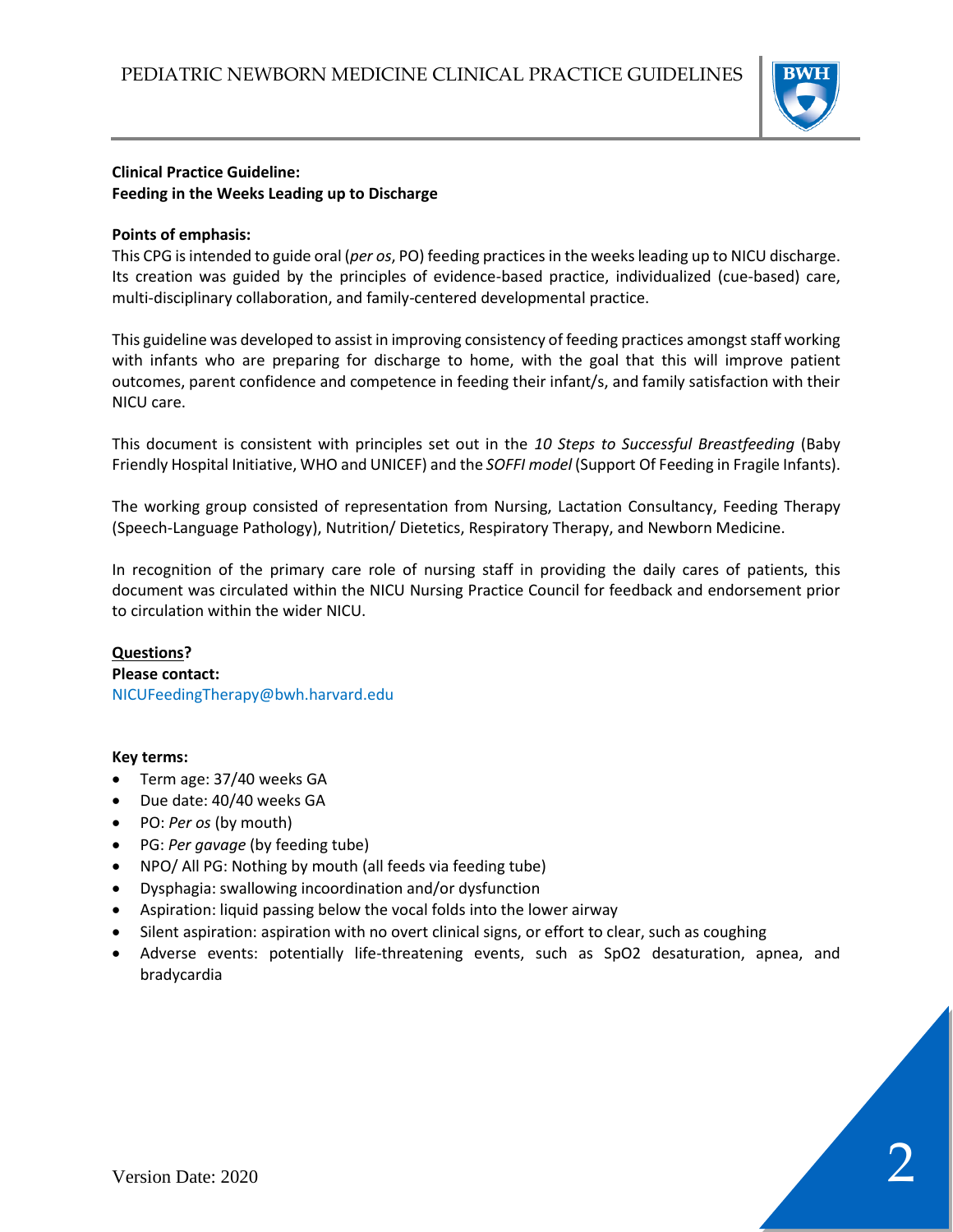

| <b>Clinical Guideline Name</b> | Feeding in the Weeks Leading up to Discharge         |
|--------------------------------|------------------------------------------------------|
|                                |                                                      |
| <b>Effective Date</b>          |                                                      |
|                                |                                                      |
| <b>Revised Date</b>            | November 2020                                        |
|                                |                                                      |
| <b>Contact Person</b>          | <b>NICU Feeding Therapist</b>                        |
|                                |                                                      |
| <b>Approved By</b>             | Pediatric Newborn Medicine Clinical Practice Council |
|                                | CWN PPG                                              |
|                                | <b>BWH SPP Steering</b>                              |
|                                |                                                      |
|                                | Nurse Executive Board/CNO                            |
| <b>Keywords</b>                | Feeding, bottle feeding, breastfeeding, preterm      |
|                                |                                                      |

All CPGs will rely on the [NICU Nursing Standards of Care.](http://www.bwhpikenotes.org/policies/Nursing/CWN_Clinical_Practice_Manual/NICU/NICU_Standards.pdf) All relevant nursing PPGs are listed below.

NICU G.1 Gastrostomy Care and Feeding

<https://hospitalpolicies.ellucid.com/documents/view/3205/15783/>

WNH A.1 Alternate Feeding Methods for Infants

<https://hospitalpolicies.ellucid.com/documents/view/3234/15996/>

WNH B.9 Infant Feeding (lists the 10 Baby Friendly Initiative steps and details)

<https://hospitalpolicies.ellucid.com/documents/view/9605/12790/>

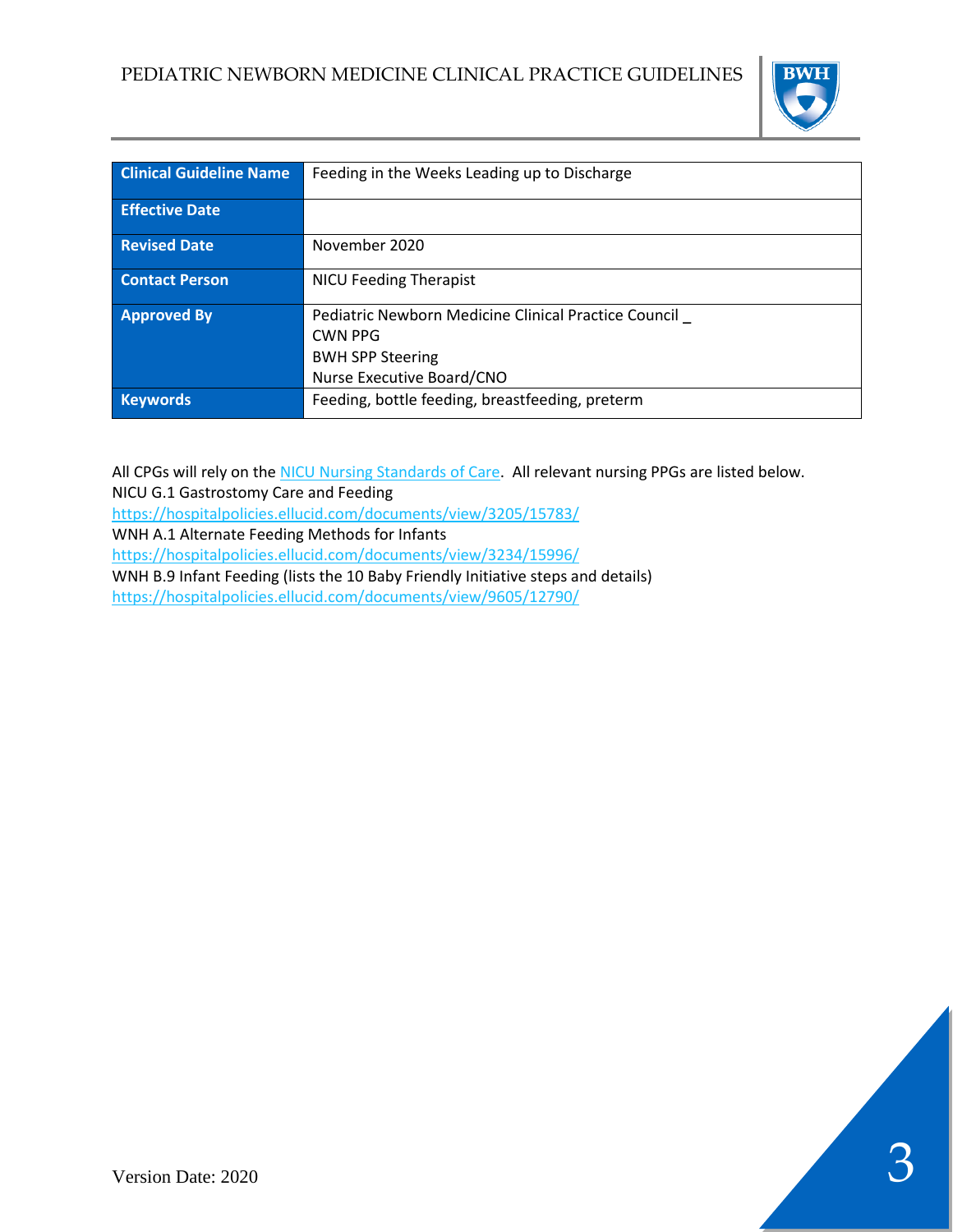

# **OVERVIEW**

| SUMMARY                                                                             |
|-------------------------------------------------------------------------------------|
| PROMOTING BREASTFEEDING<br>1.                                                       |
| SPECIAL CONSIDERATIONS: CLEFT LIP/PALATE<br>2.                                      |
| GENERAL BOTTLE FEEDING APPROACH IN LOW-RISK INFANTS<br>3.                           |
| FEEDING INFANTS AT HIGH-RISK OF ADVERSE EVENTS AND/OR ASPIRATION DURING FEEDS<br>4. |
| THERAPEUTIC FEEDING COMPENSATIONS<br>5.                                             |
| THERAPEUTIC FEEDING EQUIPMENT<br>6.                                                 |
| THERAPEUTIC FEEDING POSITIONING<br>7.                                               |
| THERAPEUTIC FEEDING STRATEGIES<br>8.                                                |
| <b>THICKENED FEEDS</b><br>9.                                                        |
| 10. LOGISTICS OF MANAGING THICKENED FEEDS                                           |
| 11. LOGISTICS OF MANAGING THERAPEUTIC FEEDING EQUIPMENT                             |
| 12. FEEDING PROGRESSION                                                             |
| 13. FEEDING ASSESSMENT                                                              |
| 14. STANDARDIZED FEEDING ASSESSMENT TOOLS                                           |
| 15. REFERRAL TO FEEDING THERAPY                                                     |
| 16. FEEDING IMAGING STUDIES                                                         |
| 17. SUB-SPECIALTY CONSULTS RELATIVE TO FEEDING                                      |
| 18. MANAGEMENT OF ANKYLOGLOSSIA (TONGUE TIE)                                        |
| 19. FEEDING AND GROWTH DISCHARGE PLANNING MEETINGS                                  |
| 20. TRANSITIONING TO NUTRITION FEEDING REGIMEN FOR DISCHARGE                        |
| 21. NEONATAL NUTRITION DISCHARGE SUMMARY                                            |
| 22. DISCHARGE ON GAVAGE TUBE FEEDS AND/OR SUPPLEMENTAL OXYGEN                       |
| 23. POST-DISCHARGE FOLLOW-UP                                                        |
| 24. DOCUMENTATION IN ELECTRONIC MEDICAL RECORDS                                     |
| 25. PARENT EDUCATION MATERIALS                                                      |
| <b>26. STAFF TRAINING</b>                                                           |
| <b>REFERENCES</b>                                                                   |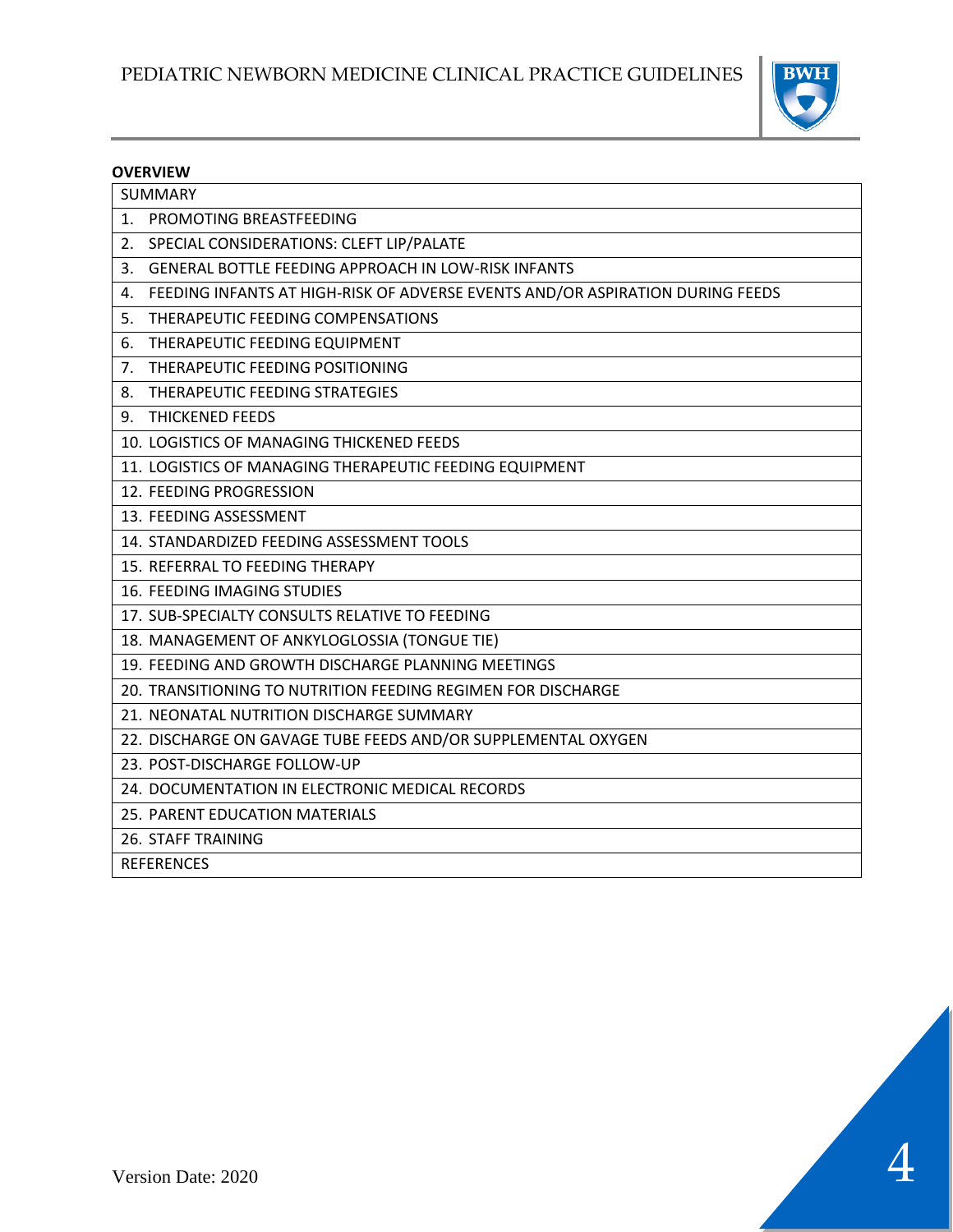

# **SUMMARY: EVIDENCE-BASED BOTTLE FEEDING STRATEGY (Copy included as APPENDIX A)**

*Note: If mother intends to breastfeed, breastfeeding should be established first, with guidance from a lactation consultant.*

| <b>LOW-RISK INFANTS</b>                                      | <b>HIGH-RISK INFANTS (see list on next page)</b>        |
|--------------------------------------------------------------|---------------------------------------------------------|
| Start with:                                                  | <b>Start with full therapeutic compensations:</b>       |
| • Slow flow (if born >34 weeks GA)                           | 1. Ultra slow flow (i.e. Ultra Preemie)                 |
| • Very slow flow (if born 30-34 weeks GA)                    | Side-lying position with horizontal milk<br>2.          |
|                                                              | flow                                                    |
| • Standard cradle hold                                       | 3. External pacing                                      |
|                                                              | If needed, following team discussion, consider:         |
|                                                              | <b>Thickened feeds</b><br>$\bullet$                     |
| As needed (i.e. if the infant displays any decline           | As able (i.e. provided infant is showing no decline in  |
| in physiological stability or engagement during              | physiological stability or engagement during PO         |
| implement the following<br>feeds)<br>PO.                     | feeds), consider trialing removing therapeutic          |
| compensations, in the following order, until a               | compensations (one at a time):                          |
| suitable option is found:                                    | <b>Remove external pacing</b><br>$\bullet$              |
| Slower flowing (therapeutic) bottle nipple<br>$\mathbf{1}$ . | Transition to supported upright,<br>then<br>$\bullet$   |
| Very slow flow (i.e. Preemie)                                | standard cradle hold                                    |
| Ultra slow flow (i.e. Ultra Preemie)                         | <b>Gradually increase nipple flow rate</b><br>$\bullet$ |
| <b>Horizontal milk flow</b><br>2.                            | • Very slow flow (i.e. Preemie), then                   |
| Side-lying position OR                                       | Slow flow (e.g. Level 1)<br>$\bullet$                   |
| Supported upright position                                   | Note: All high-risk infants and any low-risk infants    |
| Avoid holding the infant in a reclined/ supine               | requiring therapeutic bottle nipples or thickened       |
| position                                                     | feeds should be seen by feeding therapy to              |
| <b>External pacing</b><br>З.                                 | determine support needs                                 |

**BOTTLE NIPPLES** (in decreasing order of flow):

- Slow flow (e.g. green ring disposable nipple, nipples marked Level 1, slow, or newborn)
- Very slow flow (i.e. Dr Brown's Preemie nipple)
- Ultra slow flow (i.e. Dr Brown's ULTRA Preemie nipple)

# **FEEDING POSITIONS:**

In general, aim for **horizontal milk flow** (i.e. bottle horizontal, parallel to floor) to allow the infant to control the milk flow (liquids flow faster if the bottle is held vertically, and slower if held horizontally). This is easiest achieved in either:

- **Side-lying position** (like when being nursed at the breast, with the infant on their side, with their ear, shoulder, and hip facing up towards the ceiling).
- **Supported upright position** (infant's head above their chest and hips, with the infant's neck supported, such as by the inside of feeder's elbow).
- Avoid feeding infants in a fully **reclined/ supine position.**

# **EXTERNAL PACING:**

The feeder helps the infant to take pauses to catch their breath during feeding.

• This is performed by tipping the bottle down to slow milk flow and drain the nipple of milk and/or removing the bottle from the infant's mouth to impose a break in sucking.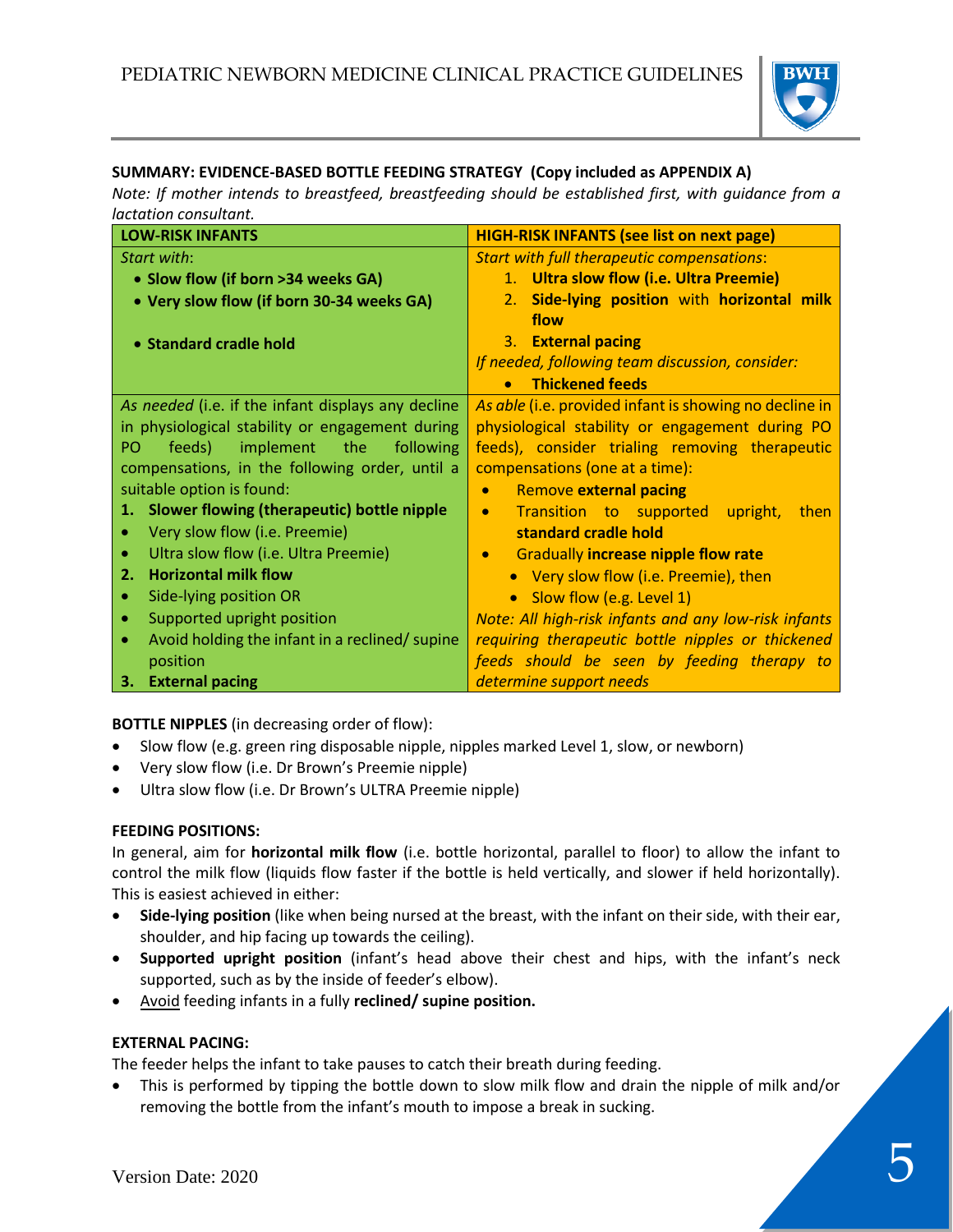

#### **HIGH-RISK INFANTS (i.e. infants at increased risk of aspiration/ adverse events during PO feeding)**

- Born <30 weeks GA
- Bronchopulmonary dysplasia (BPD)
- Congenital heart disease (CHD) with altered respiratory parameters
- Airway malformation (e.g. laryngomalacia, laryngeal cleft, vocal fold paralysis)
- Neurological injury or altered neurological state: (e.g. IVH grade 3 or 4, moderate-severe HIE, seizures; those on anti-epileptic drugs or sedatives)
- Certain genetic syndromes associated with high aspiration risk (e.g. Down syndrome, Prader Willi syndrome)
- Any infant who shows any adverse clinical events during PO feeding (e.g. SpO2 desaturation, apnea, bradycardia, wet vocalizations, cough, 'choke').
- Note: Infants who are on positive pressure support (CPAP/ HFNC), or who are tachypneic (RR> 70BPM) should *not* be fed PO at that time

## **Stages of infant feeding maturation**

| <b>Mature</b>   | Integrated suck-swallow-breath pattern (1:1:1)                                     |
|-----------------|------------------------------------------------------------------------------------|
| Intermediate    | Bursts of multiple suck-swallows followed by a self-imposed break to catch breath  |
|                 | (infant displays self-pacing)                                                      |
| <b>Beginner</b> | Bursts of multiple suck-swallows without a break to catch breath; the feeder needs |
|                 | to assist the infant to take breaks to catch their breath or adverse event (SpO2   |
|                 | desaturation, apnea, bradycardia event, or aspiration) may occur (infant requires  |
|                 | external pacing)                                                                   |

# **Boston Infant Feeding Scale**

|                | <b>Overall PO feeding status:</b>                                                                     |  |
|----------------|-------------------------------------------------------------------------------------------------------|--|
| 1              | Competent feeder                                                                                      |  |
| $\overline{2}$ | Functional feeder with therapeutic compensations (any or all of the following):                       |  |
|                | Slower flowing bottle nipple (i.e. very slow flow, ultra slow flow)<br>$\bullet$                      |  |
|                | Altered positioning (e.g. side-lying position with horizontal milk flow)<br>$\bullet$                 |  |
|                | External pacing (i.e. tipping the bottle down and/or removing from the infant's mouth to<br>$\bullet$ |  |
|                | slow milk flow and impose break in sucking for them to catch breath)                                  |  |
| 3              | Struggling/beginner feeder despite compensations                                                      |  |
| 4              | Not ready for PO feeds                                                                                |  |
|                | <b>Current route for feeds:</b>                                                                       |  |
| A              | PO                                                                                                    |  |
| B              | PO with close monitoring                                                                              |  |
| C              | PO with PG top-up as required                                                                         |  |
| D              | All PG with conservative PO trials                                                                    |  |
| E              | All PG (nothing by mouth)                                                                             |  |
| המ             | $h$ u mouth                                                                                           |  |

*PO – by mouth*

*PG – by gavage*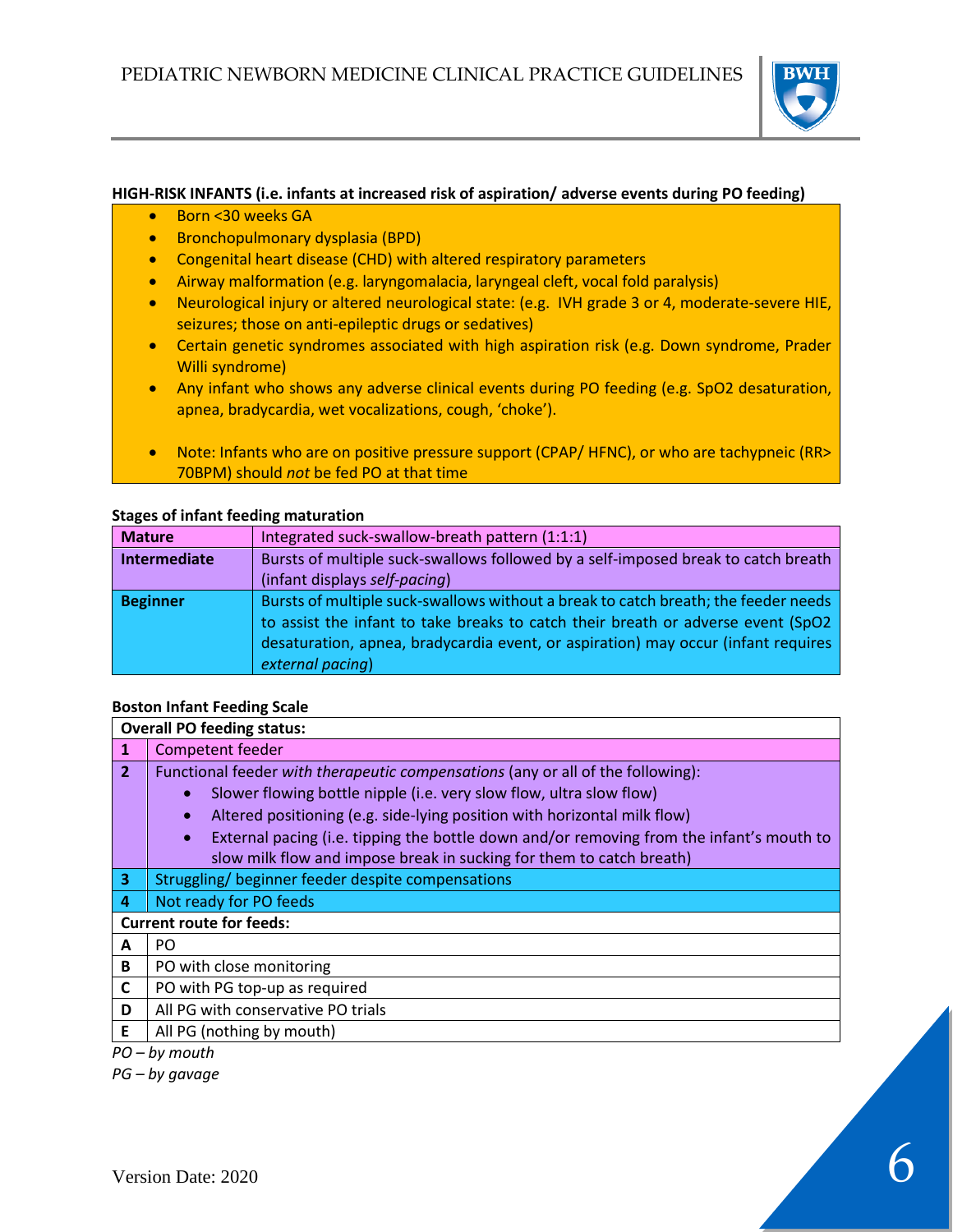

# 1. **PROMOTING BREASTFEEDING**

The Brigham & Women's Hospital (BWH) supports and promotes breastfeeding as the ideal way to feed babies. BWH endorses the **Baby Friendly Hospital Initiative** (BFHI)

[https://hospitalpolicies.ellucid.com/documents/view/9605/12790/.](https://hospitalpolicies.ellucid.com/documents/view/9605/12790/) As part of this process, our practices are guided by the WHO and UNICEF document "**10 Steps to Successful Breastfeeding**" [\(http://www.tensteps.org/\)](http://www.tensteps.org/) (1) (see TABLE 1).

It is widely acknowledged that breastfeeding success in the NICU environment may be affected by factors such as infant prematurity and illness, maternal illness, and by separation of mother and infant. As a result, a modified version of the 10 Steps for the NICU environment has been proposed by an international expert group (2) (see TABLE 2). All staff working in the NICU should be familiar with these guidelines. In particular, any staff involved in supporting infant feeding (nursing, medical, and allied health professionals) should make themselves aware of each mother's intention to breastfeed and preferences regarding any bottle feeding and formula feeding.

# **TABLE 1: 10 steps to successful breastfeeding (for healthy full-term infants) (1)**

- 1. Have a written breastfeeding policy that is routinely communicated to all health care staff.
	- 2. Train all health care staff in the skills necessary to implement this policy.
- 3. Inform all pregnant women about the benefits and management of breastfeeding.
- 4. Help mothers initiate breastfeeding within one hour of birth.
- 5. Show mothers how to breastfeed and how to maintain lactation, even if they are separated from their infants.
- 6. Give infants no food or drink other than breast-milk, unless medically indicated.
- 7. Practice rooming in allow mothers and infants to remain together 24 hours a day.
- 8. Encourage breastfeeding on demand.
- 9. Give no pacifiers or artificial nipples to breastfeeding infants.
- 10. Foster the establishment of breastfeeding support groups and refer mothers to them on discharge from the hospital or birth center.

# **TABLE 2: Modified 10 steps to successful breastfeeding for the NICU (2)**

Guiding principles:

- The staff attitude toward the mother must focus on the individual mother and her situation.
- The faculty must provide family-centered care, supported by the environment.
- The health care system must ensure continuity of care, that is, continuity of pre-, peri-, and postnatal care and, post-discharge care.
- 1. Have a written breastfeeding policy that is routinely communicated to all health care staff.
- 2. Educate and train all staff in the specific knowledge and skills necessary to implement this policy.
- 3. Inform all hospitalized pregnant women at risk for preterm delivery or birth of a sick infant about the management of lactation and breastfeeding and benefits of breastfeeding.
- 4. Encourage early, continuous, and prolonged mother-infant skin-to-skin contact (kangaroo mother care) without unjustified restrictions. Place babies in skin-to-skin contact with their mothers immediately following birth for at least an hour. Encourage mothers to recognize when their babies are ready to breastfeed and offer help if needed.
- 5. Show mothers how to initiate and maintain lactation and establish early breastfeeding with infant stability the only criterion.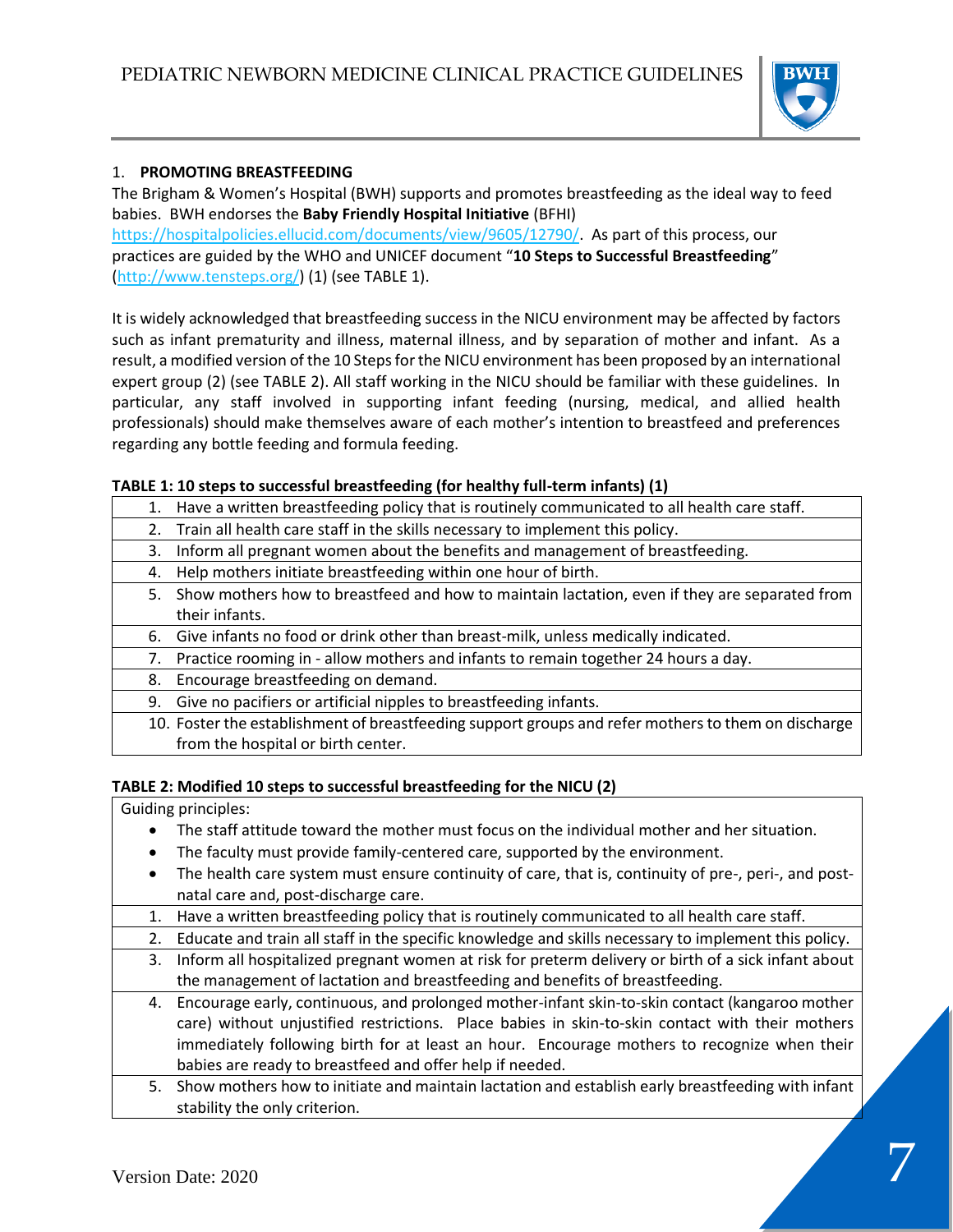

|    | 6. Give newborn infants no food or drink other than breast milk, unless medically indicated.                                                               |
|----|------------------------------------------------------------------------------------------------------------------------------------------------------------|
| 7. | Enable mothers and infants to remain together 24hrs a day.                                                                                                 |
| 8. | Encourage demand feeding or, when needed, semi-demand feeding.                                                                                             |
| 9. | Use alternatives to bottle feeding at least until breastfeeding is well established, and use pacifiers<br>and nipple shields only for justifiable reasons. |
|    | 10. Prepare parents for continued breastfeeding and ensure access to support services/ groups after<br>hospital discharge.                                 |

In general, infant feeding plans should be guided by the following principles (2):

- 1. Provide sufficient fluid and nutrition to meet the infant's requirements for health, growth, and development.
- 2. Protect the mother's milk supply (teach methods for expressing and storing milk, if breastfeeding at the breast is not possible at that time).
- 3. Work to address any obstacles to breastfeeding and/or breast milk feeding.
- 4. Where possible, provide support to have the infant feed at their mother's breast.
- 5. Where breastfeeding isn't possible, support the infant to receive breast milk where possible (own mother's milk is the first preference; with parent consent, donor milk is the next preference; formula is the last preference).

However, while breastfeeding is generally the best method for infants to feed, *all* mothers and infants should be supported by NICU staff in establishing successful feeding, regardless of their choice or ability to breastfeed.

**See APPENDIX B**: Breastfeeding Decision Tree for high-risk infants

# **Nutritive sucking**:

Wherever possible, offer breastfeeding as the first PO feed.

# **Non-nutritive sucking (NNS):**

NNS while on tube feeds has been shown to have benefits for the infant, such as improved transition from tube to PO feeds and better PO feeding performance (3). NNS on a fully pumped breast may be an option for some infants while they are on tube feeds. Mothers intending to use this technique should be taught to recognize:

- Signs of fully pumped breast (e.g. unable to pump any additional milk, soft breast).
- Signs of an additional let down (as sucking stimulation often triggers more milk production).
- Infant indicators that they are not managing milk flow (e.g. change in physiological status, coughing, or stress cues).

# **However, if an infant is NPO/ all PG due to aspiration risk +/- documented aspiration, they should not be offered the breast, as there is always a potential for milk transfer.**

For all infants whose mothers intend to breastfeed, a referral to a lactation consultant (LC) should ideally be made within 24hrs of birth. Education provided by the LC includes:

- Education for pumping strategies to initiate and maintain milk supply.
- Education to help facilitate appropriate positioning and effective latch.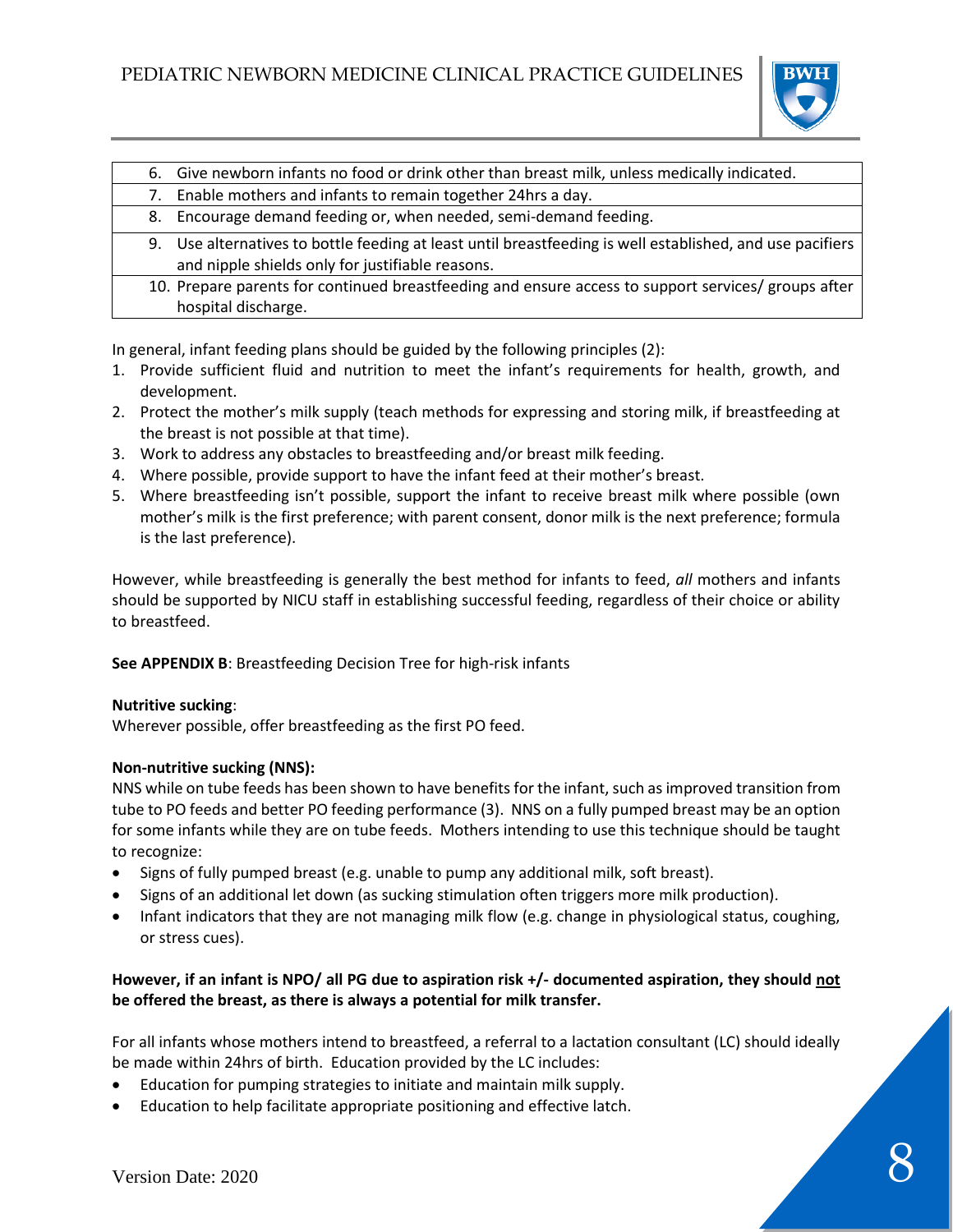

• Use of breastfeeding equipment: Breast pumps, nipple shields, supplemental nursing systems (line feeders), and safe use of oral syringe to deliver small volumes of breast milk when nursing at the breast isn't possible.

Other education that is provided by the LC, in association with other members of staff includes:

- Education regarding kangaroo care (skin-to-skin contact) (*Note: RNs often assist in providing this information and training*).
- Education for assessing infant feeding readiness cues (*RNs and feeding therapists often assist in providing this information and training also*).
- Discussion regarding offering 'empty' breast for NNS practice during gavage feeding (*this decision should involve medical and feeding therapy staff, in addition to LC and RN staff, if concerns regarding aspiration or adverse events during feeds exist*).
- Discussion of potential need for supplementation, with test weights and feeding assessment (*this decision should involve medical and nutrition/ dietetic staff, in addition to LC and RN staff, if concerns regarding growth exist*).
- Discussion regarding number of breastfeeds per day versus bottles in infants who need to be supplemented (*this decision should involve medical and nutrition/ dietetic staff, in addition to LC and RN staff, if concerns regarding growth exist*).

# 2. **SPECIAL CONSIDERATIONS: CLEFT LIP/ PALATE**

- Many infants with cleft lip/ palate may be able to successfully breastfeed. Guidance from LC and feeding therapy staff will be provided.
- Infants with cleft lip/ palate can usually bottle feed successfully with the assistance of a specialty bottle with a one-way valve. Guidance from feeding therapy staff will be provided.
	- o During typical infant feeding, milk extraction is achieved through *compression* (positive pressure) and *suction* (negative pressure). To generate suction/ negative pressure, there needs to be a closed system with adequate seal. Cleft prevents a closed oral system (air can leak through the cleft) and, hence, infants with cleft palate rely on *compression* alone (versus suction) for milk transfer.
	- o **One-way valves** allow milk into the bottle nipple but prevent milk from moving backwards into the bottle. In this way, infants get more milk each time they compress the nipple. The two most widely-used, commercially available feeders with one-way valves are the *Haberman Special Needs Feeder* and the *Dr Brown's Specialty Feeding System*.
	- o Currently, the *Dr Brown's Specialty Feeding System* is used preferentially in our NICU, as well as at multiple children's hospitals throughout the country, as it is easier to use, cheaper, and easier to access. This system allows an infant to express a bolus without requiring manual expression/assisted delivery from the feeder.

# 3. **GENERAL BOTTLE FEEDING APPROACH IN LOW-RISK INFANTS**

A useful approach to feeding preterm infants at low-risk of feeding difficulties is based on the *SOFFI*  algorithm (4, 5) (see TABLE 4).

For the general preterm population, staff may consider offering first bottle feed with:

- a *slow flow bottle nipple* (e.g. disposable 'slow flow' nipples, Level 1) if born >34 weeks GA
- a very *slow flow bottle nipple* (i.e. Dr Brown's Preemie) if born 30-34 weeks GA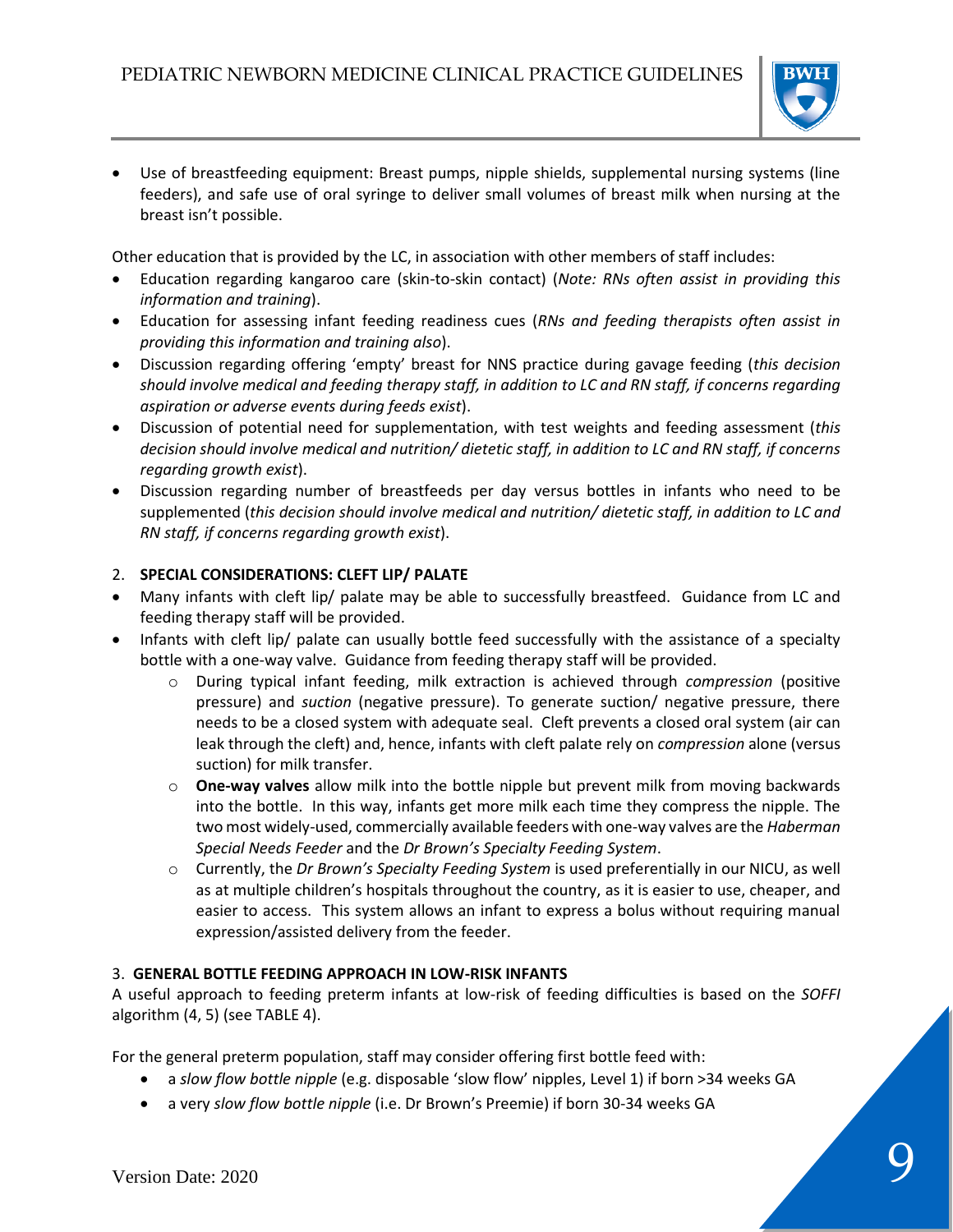

and holding the infant in a *standard feeding position* (i.e. traditional cradle hold).

Then, if needed (i.e. if the infant shows any decline in physiological stability or engagement, or liquid loss), staff should implement the following **therapeutic feeding compensations**, ideally in the following order, until a suitable option is found:

- **Slower flowing bottle nipple** (i.e. very slow flow or ultra slow flow)
- **Horizontal milk flow** (i.e. bottle horizontal, parallel to floor). This is easiest achieved in either:
	- **Side-lying position** (similar position to when an infant is being breastfed in a cross-cradle hold, with the infant on their side, with their ear, shoulder, and hip in line and facing up towards the ceiling)
	- **Supported upright position** (sitting position, with the infant's neck supported, such as by the inside of feeder's elbow)
	- *Avoid holding the infant in a reclined/ supine position*
- **External pacing** (i.e. tipping the bottle down to slow milk flow and/or removing the bottle from the infant's mouth to impose a break in sucking)
- (For further information, see SECTIONS 5-8 below)

NOTE: The rationale for the order of changes is based on *gradually increasing demands on the parent/ feeder*. Changing the bottle nipple puts the least amount of burden on the parent/feeder, whereas implementing horizontal milk flow (and associated positioning changes) and external pacing require more active effort, skill, and critical thinking from the parent/feeder, and there is a greater potential for variation between feeders.

# 4. **FEEDING INFANTS AT HIGH-RISK OF ADVERSE EVENTS AND/OR ASPIRATION DURING FEEDS**

Some preterm infants (such as those listed in TABLE 3) are at increased risk of **adverse events** (SpO2 desaturation, apnea, bradycardia) and/or **aspiration** during PO feeds. In young infants, aspiration often presents as '**silent aspiration'** (i.e. aspiration with no overt clinical signs, or effort to clear, such as coughing). Often suspicion of swallowing incoordination/ dysfunction is raised via subtle clinical *signs* (e.g. changes in state or WOB during PO feeds) or *symptoms* (i.e. otherwise unexplained worsening of respiratory condition, failure to wean from supplemental O2, failure to progress with PO feeds).

# **TABLE 3: Infants at high-risk of swallowing difficulties and impaired airway protection during PO feeds (6, 7)**

- Born <30 weeks GA
- Bronchopulmonary dysplasia (BPD)
- Congenital heart disease (CHD) with altered respiratory parameters
- Airway malformation (e.g. laryngomalacia, laryngeal cleft, vocal fold paralysis)
- Neurological injury or altered neurological state: (e.g. IVH grade 3 or 4, moderate-severe HIE, seizures; those on anti-epileptic drugs or sedatives)
- Certain genetic syndromes associated with high aspiration risk (e.g. Down syndrome, Prader Willi syndrome)
- Any infant who shows any adverse clinical events during PO feeding (e.g. SpO2 desaturation, apnea, bradycardia, wet vocalizations, cough, 'choke').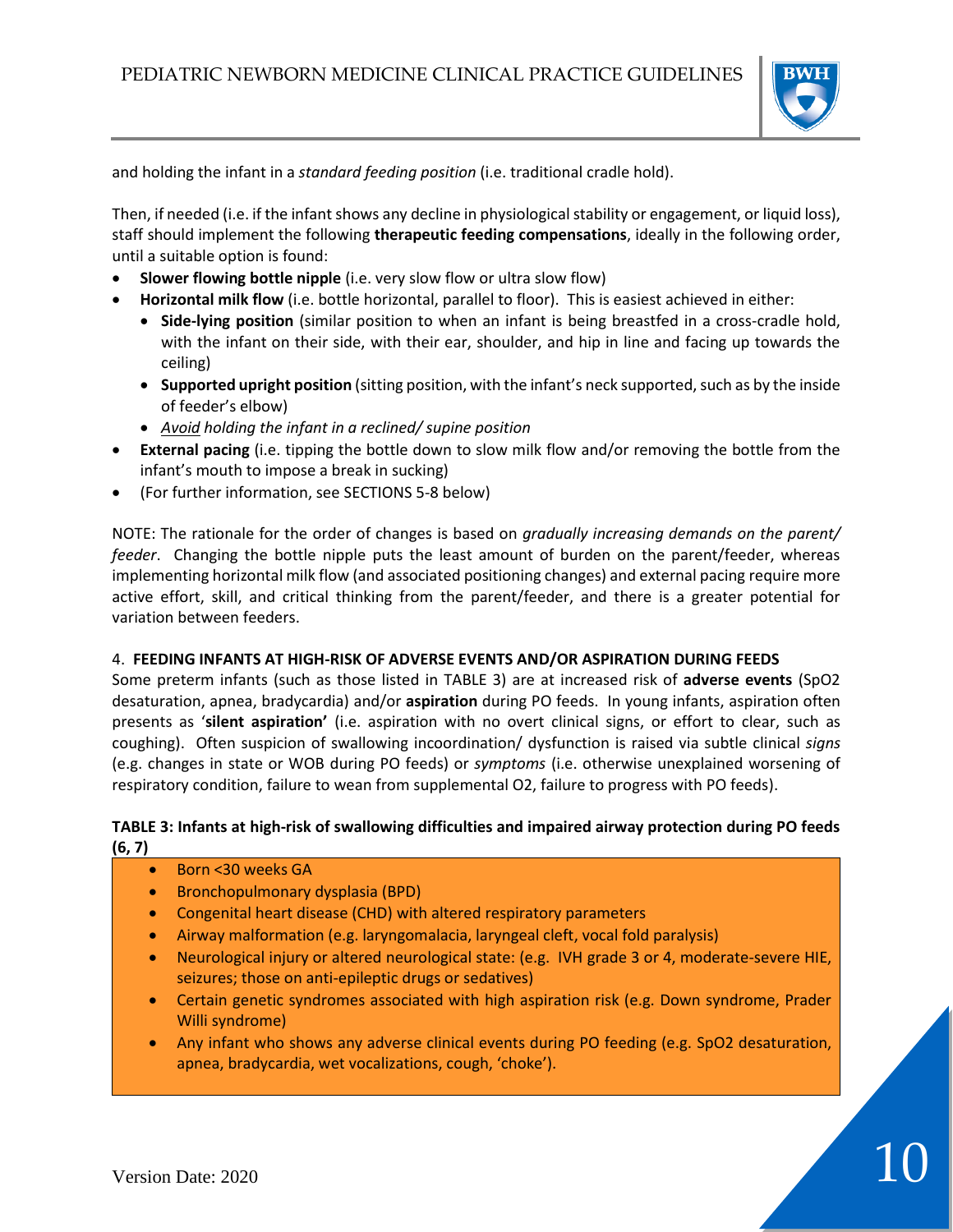

Note: Infants who are on positive pressure support (CPAP/ HFNC), or who are tachypneic (RR> 70BPM) should *not* be fed PO at that time

For these infants, given the high-risk of **aspiration** (which can contribute to, or prolong recovery from, lung disease, as well as prolonging transition to full PO feeds and length of stay) and/or **adverse events** during PO feeds (which can impact neurological development and are potentially life-threatening) a *conservative approach* to the introduction of PO feeding is encouraged (TABLE 4). This involves:

- Commencement of any PO feeding with **full therapeutic compensations**:
	- **ultra slow milk flow** (fully/ partially emptied breast or slower therapeutic bottle nipple)
	- **side-lying position** and **horizontal milk flow**
	- **external pacing as required**
	- (see further information in SECTIONS 5-8 below)
- *Breastfeeding only, if possible*:
	- $\circ$  Flow of milk from the breast is more responsive to the infant's sucking than milk flow from the bottle, which generally occurs passively whether the infant is actively sucking or not.
	- $\circ$  In addition, breastfeeding is infant-driven, unlike bottle feeding, which can be feeder-driven if the infant is 'encouraged' to feed by holding the bottle nipple in the infant's mouth, twisting or jiggling the bottle nipple to stimulate sucking, or holding the infant's mouth closed around the nipple in the form of chin and cheek support.

There should be a *low threshold for discontinuation of PO feeds* in this population if any concerns regarding airway protection arise (e.g. change in physiological stability and vital signs, gulp, cough, 'choke', increased work of breathing).

If PO feeds are slow to progress, respiratory support needs increase, or if the patient is unable to wean from respiratory support, a swallowing imaging study (e.g. **modified barium swallow study**, **MBS** or **fiberoptic endoscopic evaluation of feeding, FEES**) may be warranted to objectively evaluate swallow function and determine aspiration risk (see SECTION 16). Some patients who are unable to feed safely with one feed plan, may be able to feed safely with other plans (i.e. change of feeding equipment, feeding position, external pacing, +/- thickened feeds).

While, in general, staff should encourage and support **cue-based feeding**, if there is a concern regarding **silent aspiration** during feeding, it is recommended to use a very conservative approach. In these cases, staff should work to provide developmental and bonding opportunities through other means (e.g. nonnutritive sucking, swaddling and holding during tube feeds). In addition to safety issues, staff should actively work to avoid adverse patient experiences likely to cause long-term feed aversion.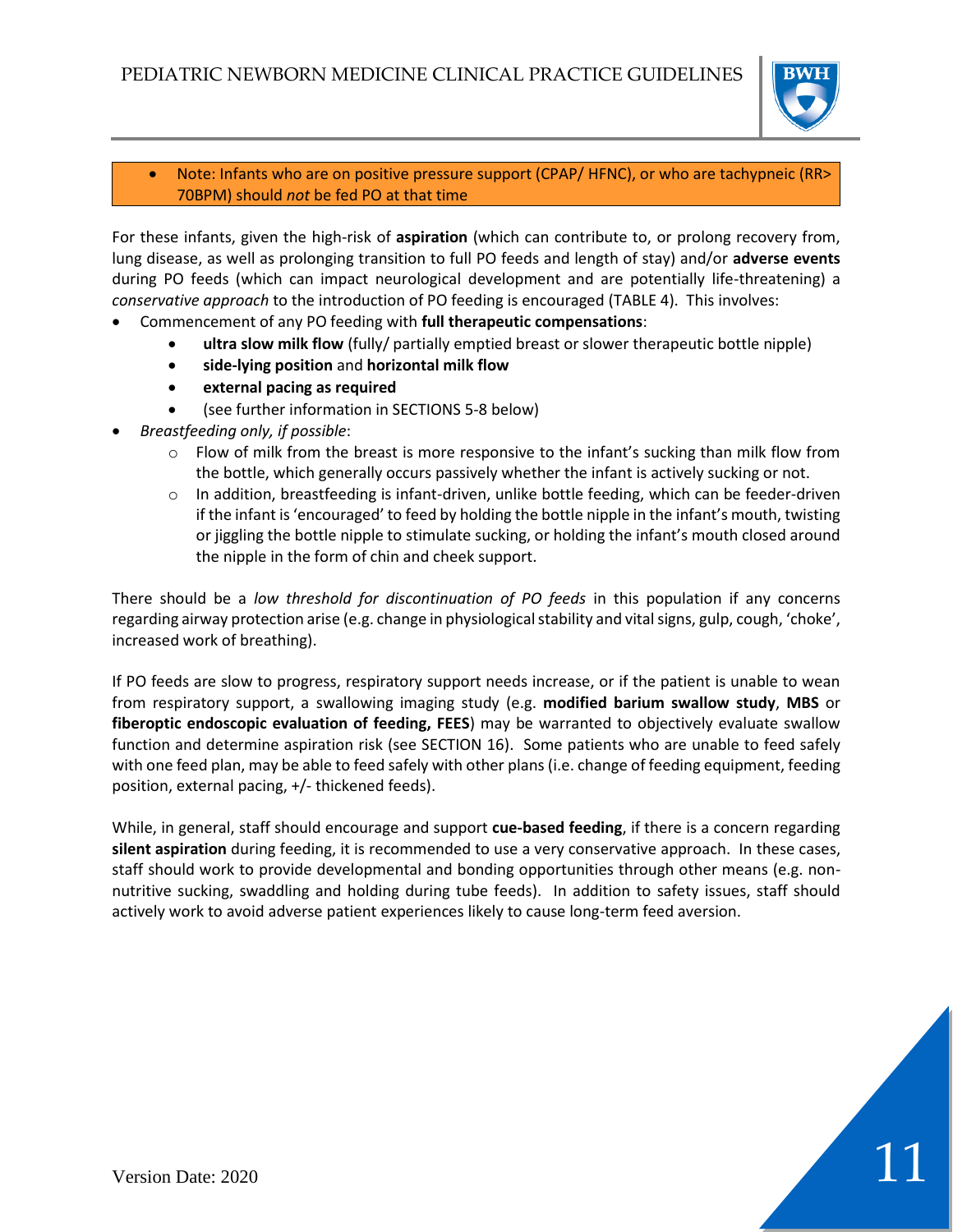

| Table 4. LYIDLIYCL-DASLD DOTTLE FELDING STRATEGT (4, 3). |                                                          |
|----------------------------------------------------------|----------------------------------------------------------|
| <b>LOW-RISK INFANTS</b>                                  | <b>HIGH-RISK INFANTS (see list on next page)</b>         |
| Start with:                                              | <b>Start with full therapeutic compensations:</b>        |
| • Slow flow (if born >34 weeks GA)                       | <b>Ultra slow flow (i.e. Ultra Preemie)</b>              |
| • Very slow flow (if born 30-34 weeks GA)                | Side-lying position with horizontal milk                 |
|                                                          | flow                                                     |
| <b>Standard cradle hold</b>                              | <b>External pacing</b>                                   |
|                                                          | If needed, following team discussion, consider:          |
|                                                          | <b>Thickened feeds</b>                                   |
| As needed (i.e. if the infant displays any decline in    | As able (i.e. provided infant is showing no decline in   |
| physiological stability or engagement during PO          | physiological stability or engagement during PO          |
| feeds) implement the following compensations, in         | feeds), consider trialing removing therapeutic           |
| the following order, until a suitable option is found:   | compensations (one at a time):                           |
| Slower flowing (therapeutic) bottle nipple               | <b>Remove external pacing</b><br>$\bullet$               |
| Very slow flow (i.e. Preemie)                            | Transition to supported<br>then<br>upright,<br>$\bullet$ |
| Ultra slow flow (i.e. Ultra Preemie)<br>۰                | standard cradle hold                                     |
| <b>Horizontal milk flow</b>                              | <b>Gradually increase nipple flow rate</b><br>$\bullet$  |
| Side-lying position OR                                   | Very slow flow (i.e. Preemie), then<br>$\bullet$         |
| Supported upright position<br>۰                          | Slow flow (e.g. Level 1)<br>$\bullet$                    |
| Avoid holding the infant in a reclined/                  | Note: All high-risk infants and any low-risk infants     |
| supine position                                          | requiring therapeutic bottle nipples or thickened        |
| <b>External pacing</b>                                   | feeds should be seen by feeding therapy to               |
|                                                          | determine support needs                                  |

# **Table 4: EVIDENCE-BASED BOTTLE FEEDING STRATEGY** (4, 5).

\*See SECTION 9 below re: extra considerations before implementing thickened feeds

# **Feeding an infant on CPAP/ HFNC:**

Given the potential for adverse respiratory events related to the underlying respiratory disease, as well as from the effect of positive pressure flow delivered through the pharynx and larynx (8), staff should adhere to the following guidelines:

- **Infants will not be fed PO while on CPAP or HFNC.**
- **When infants are weaned off CPAP/ HFNC into LFNC/ RA, they should demonstrate stable vital signs on this reduced level of respiratory support for > 6 hours prior to any initiation of PO feeding.**

Note:

- PO feeding includes *any fluids given by mouth that are swallowed* (e.g. medication, breast milk, formula, sucrose solutions) given via any device.
- Oral cares (≤1mL liquid used to moisten and clean mouth) and gels applied to the oral mucosa may be used with caution, as needed. Any liquids delivered to infant's mouth should be broken down into 0.1- 0.2mL boluses to replicate the size of a typical infant swallow.
- Note:
	- o Healthy full-term infants swallow an average of 0.2mL per swallow (9).
	- $\circ$  Preterm infants swallow an average of 0.1 0.15mL per swallow (9).
	- $\circ$  In a fast infant feed, it takes at least 10 seconds to swallow 1mL (90mL in 15mins = 1mL per 10sec, where most infants would do 5-10 sucks).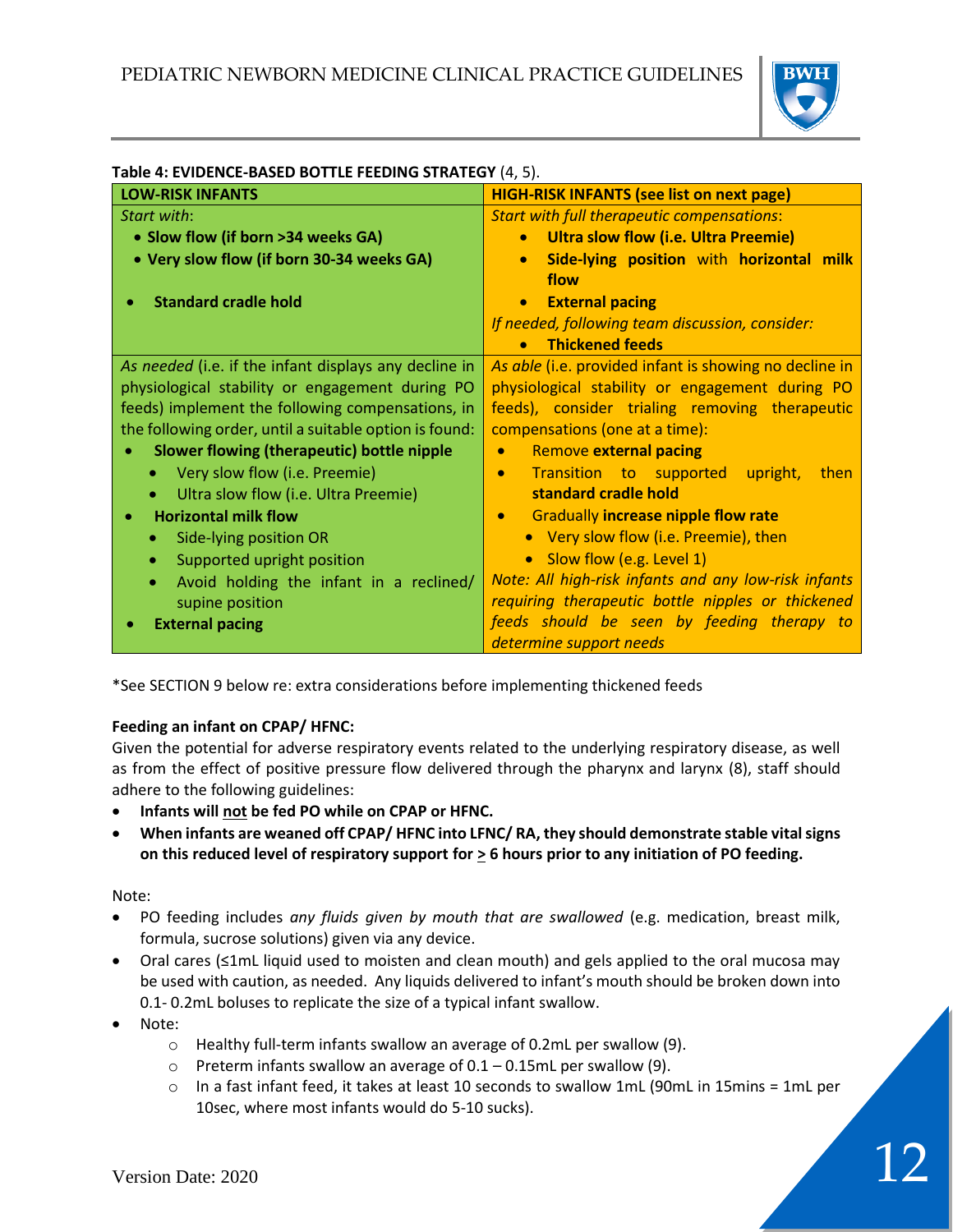

# **Feeding infants who demonstrate increased work of breathing and/or tachypnea (regardless of degree of respiratory support)**:

Given the potential for adverse events related to the underlying respiratory disease, as well as from the effect of mis-timing of swallows during inspiration, staff should adhere to the following guidelines:

o Infants who display increased **work of breathing** (e.g. nostril flaring, head bobbing, tracheal tug subcostal retractions) and/or who are tachypneic (RR > 70BPM) should not be fed PO at that time due to increased risk of aspiration.

# **Infants with severe neurological impairment or altered neurological state**:

- $\circ$  Infants who display altered neurological state (whether due to effects of medication, or otherwise) should not be fed PO at that time due to increased risk of aspiration.
- o Infants with severe IVH (grade 3 or 4) or moderate-severe HIE should be considered at risk of swallowing incoordination/ dysfunction, and any PO intake should proceed with caution and close monitoring.

# **Infants with congenital heart disease (CHD) with altered respiratory parameters:**

- $\circ$  Infants with the conditions listed below should be considered at increased risk of aspiration and/or adverse events during feeding, and should be fed per the high-risk protocol (i.e. starting with full therapeutic feeding compensations):
	- o Infants with Single Ventricle defects (e.g. Hypoplastic Left Heart Syndrome, Double Outlet Right Ventricle, Ebstein's Anomaly, Pulmonary Atresia)
	- $\circ$  Infants with Tetrology of Fallot, Total Anomalous Pulmonary Venous Return, Transposition of the Great Arteries, Tricuspid Atresia, and Truncus Arteriosus
	- $\circ$  Infants with supplemental O2 requirement that Cardiology and/or NICU deems inconsistent with degree of cardiac defect

# **Infants with significant micrognathia/retrognathia +/- glossoptosis:**

- Whether they occur in isolation or as part of a genetic syndrome (e.g. Pierre Robin sequence), significant micrognathia/ retrognathia +/- glossoptosis can impact an infant's ability to maintain a patent airway.
- This can impact the infant's ability to safely coordinate a suck-swallow-breath pattern for feeding.
- These infants may have special positioning requirements to feed safely (e.g. prone or side-lying to help bring tongue forward and open airway).
- These infants should be considered at increased risk of aspiration and/or adverse events during feeding. Any PO intake should proceed with caution and close monitoring.

Any staff involved in feeding high-risk patients should be alert for *signs and symptoms suggestive of swallowing incoordination/ dysfunction***.** See TABLE 5.

# **TABLE 5: Signs and symptoms suggestive of possible swallowing incoordination/ dysfunction (10, 11)**

- o Adverse events (SpO2 desaturation, apnea, bradycardia) during PO feeds
- o Gulp, cough, 'choke', color change during PO feeds
- o Anterior milk spillage during PO feeds
- o Increased work of breathing during or after PO feeds
- o Increased congestion or fremitus during or after PO feeds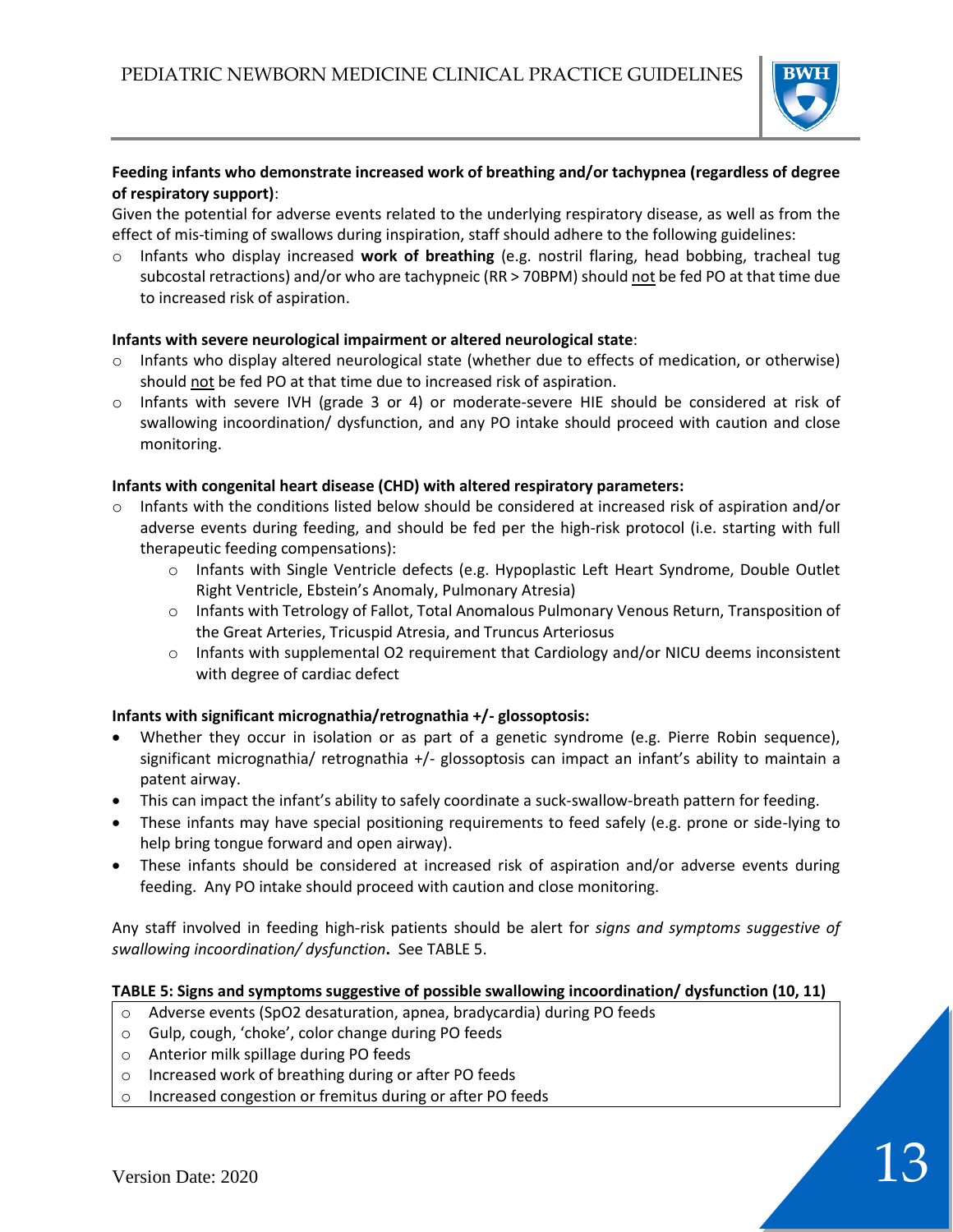

- o Unexplained respiratory infection
- o Unexplained O2 requirement/ inability to wean from O2 support
- o Delayed PO feeding milestones (e.g. starting PO feeds, attaining full PO feeds)
- $\circ$  Requiring compensations during PO feeds (e.g. modified feeding equipment, modified positioning, or external pacing)

# 5. **THERAPEUTIC FEEDING COMPENSATIONS**

For infants with swallowing incoordination/ dysfunction, there are 3 main lines of feeding interventions:

- *Alter how the feed is delivered*, via **therapeutic compensations** (e.g. therapeutic equipment, therapeutic positioning, therapeutic strategies)
- *Alter the feed itself* (i.e. thickened feeds)
- *By-pass the oral-pharyngeal mechanism*, and deliver the feed directly to the gut (i.e. gavage tube feeding)

(See FIGURE 1)

#### **FIGURE 1: Summary of feeding interventions**



# **For all therapeutic feeding compensations:**

• If a staff member (RN or feeding therapist) assesses that therapeutic compensation is useful for an infant, this should be documented in the infant's medical record.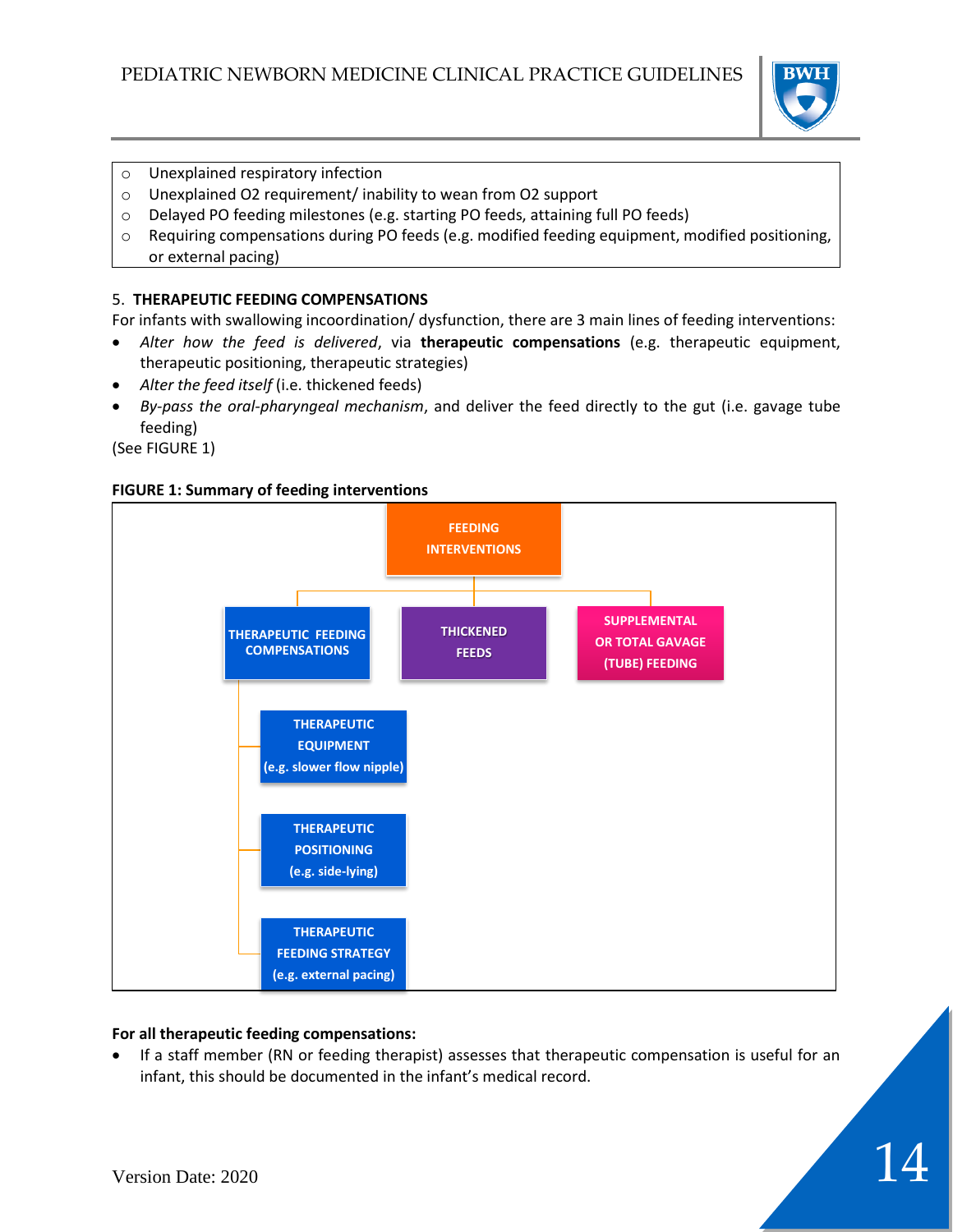

- Other staff members should continue use of therapeutic compensation unless they assess that this is no longer useful. If so, the reason for this change should be documented in the infant's medical record.
- Staff should *avoid making frequent changes* to feeding plans, as inconsistencies in feeding practices may contribute to infant feeding difficulties.
- *Parent training* will be required when using any therapeutic compensations, as these are special strategies that are often not intuitive to parents or other care-givers who may be feeding the infant. Feeding therapists and RNs may be involved in performing parent training.

# 6. **THERAPEUTIC FEEDING EQUIPMENT**

# **Slower flow bottle nipples (e.g. very slow flow and ultra slow flow nipples):**

- $\circ$  Slower flowing bottle nipples may be used to assist the infant to regulate milk flow and assist with suck-swallow-breath coordination.
- $\circ$  In addition, given that milk flow from the breast is generally not as fast as many bottle nipples, the use of slower flowing bottle nipples when bottle feeding may assist with transition to breastfeeding.
- o Summary of information from a recent study by Pados et al (12):
	- **Disposable bottle nipples labeled 'slow flow'** 
		- $\circ$  On average, these nipples are equivalent to standard commercial slow flow/ Level 1 bottle nipples
		- o There is often variable flow rate between nipples (poor quality control)
		- $\circ$  These nipples are made to be single use (i.e. it is generally not safe to re-use them)
		- $\circ$  These nipples are not readily available to families after discharge from the hospital
		- **Commercial bottle nipples labeled 'preemie' or 'ultra preemie':**
			- o These nipples are considered VERY slow flow or ULTRA slow flow
			- $\circ$  They have a more consistent flow rate than disposable nipples (due to stricter quality control in the manufacturing process)
			- $\circ$  These nipples are made to be re-usable (i.e. they can be kept, cleaned, and re-used).

(See TABLE 6)

| <b>FLOW RATE</b> | <b>NAMES</b>          | <b>EXAMPLES</b>                                         |
|------------------|-----------------------|---------------------------------------------------------|
| Ultra slow flow  | Ultra preemie nipple  | Dr Brown's ULTRA Preemie nipple                         |
| Very slow flow   | Preemie nipple        | Dr Brown's Preemie nipple                               |
| Slow flow        | Newborn nipple        | Dr Brown's Newborn nipple                               |
|                  | Level 1 bottle nipple | Green ring disposable nipple; nipples marked slow flow/ |
|                  |                       | Level 1                                                 |
| <b>Fast flow</b> | Level 2-3 nipples     | White and clear ring disposable nipples; nipples marked |
|                  |                       | medium/ standard flow/ 3-6mths                          |

# **TABLE 6: Bottle flow rates (in increasing order)**

#### **Rationale and considerations when recommending a bottle nipple with a slower flow rate:**

*Suck- swallow- breath coordination*:

- Difficulty with suck-swallow-breath coordination often presents as:
	- o Physiological changes (e.g. SpO2 desaturations, apnea, bradycardia)
	- o Work of breathing during feeds
	- o Frequent self-imposed rest breaks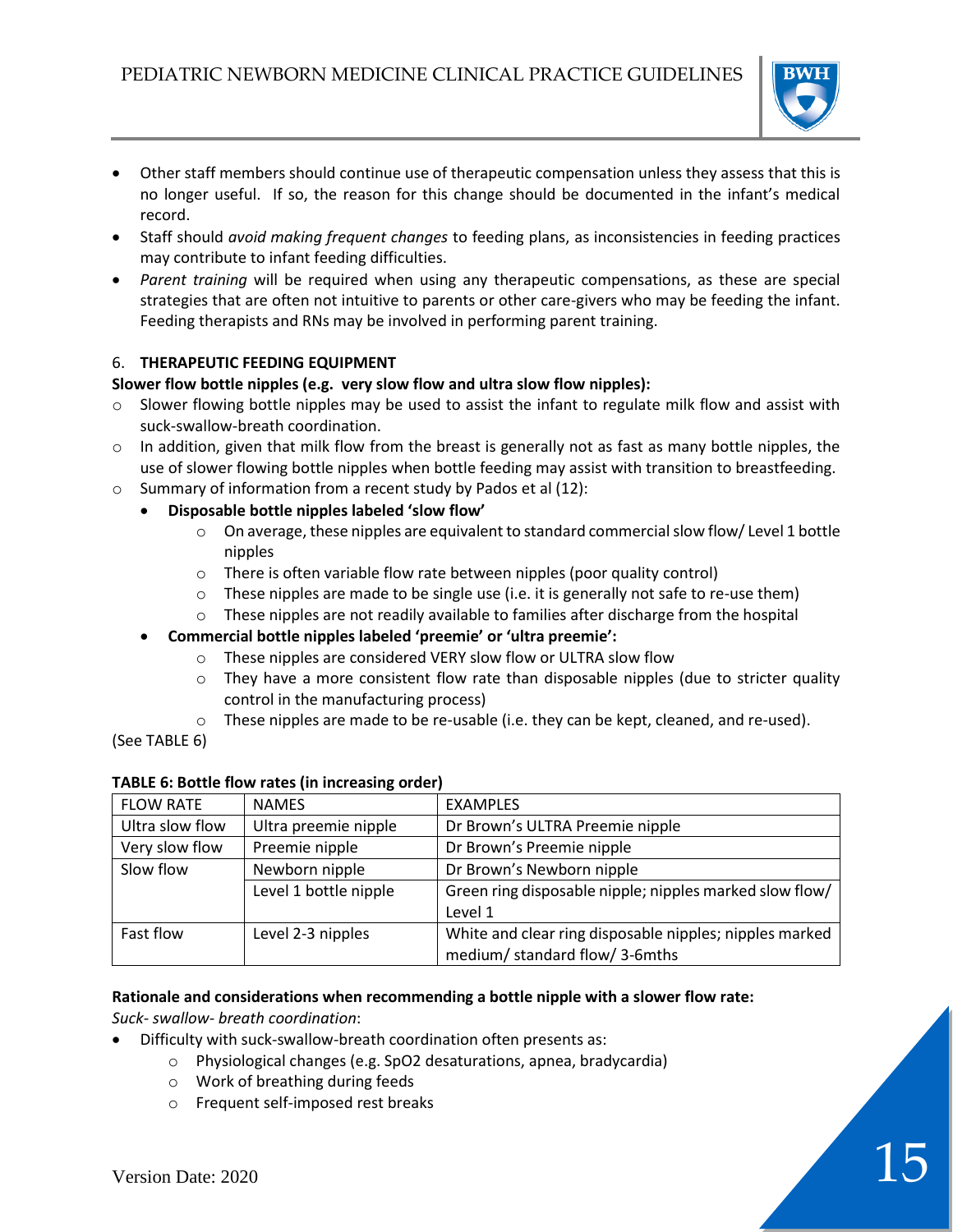

- o Requiring external pacing to impose breaks to catch breath
- $\circ$  A change to weaker or slower sucking patterns (i.e. baby who can suck well on a pacifier, but doesn't suck well on a bottle)
- o Anterior milk spillage
- If slower flow rate is effective, there should be less of these events.

# *Time to finish feedings*:

- Typical infant feedings last 20-25 minutes (13).
- Slower flow rate may have the potential to extend feeding times. However, in clinical practice, slower flow often does not push infant feed times outside normal limits, as the slower flow generally improves suck-swallow-breath coordination, so the infant spends less time pulling away from the nipple and/or taking breaks to catch breath.
- It should be noted that infants do not need to complete feedings in 10-15 minutes. This is not physiologic and may possibly contribute to increased reflux and/or a preference for bottle feeding over breastfeeding.

# **Faster-flowing bottle nipples:**

- Many NICUs stock fast flowing bottle nipples, with the thought that faster milk flow may make sucking easier.
- However, in infants with poor suck-swallow-breath coordination, it is known that faster milk flow generally does not help and can make swallowing coordination harder. Concerns include airway compromise (e.g. aspiration, SpO2 desaturation, increased work of breathing), reduced patient enjoyment of feeding (reduced engagement with feeder and potential development of aversion to feeds), and possible flow confusion if moving between breastfeeds and bottle feeds.
- Infants who may benefit from a somewhat faster flow include those with *oral-phase feeding difficulties* (versus pharyngeal phase), such as infants with cleft lip/ palate. In these cases, an assessment must be made to determine the flow rate which is fast enough to assist with effective milk transfer, without being so fast as to interfere with swallowing safety.

# 7. **THERAPEUTIC FEEDING POSITIONING**

Given that fluids flow more slowly when a bottle is held horizontally versus vertically, the use of **horizontal milk flow** may be used to assist the infant to regulate milk flow (reducing bolus size) and assist with suckswallow-breath coordination (14-16).

- It is easiest to achieve horizontal milk flow if the infant is positioned in a **side-lying position** or in a **supported upright position** for PO feeds (see FIGURE 2). *Avoid feeding infants in a reclined/ supine position*.
- Given that most infants are held in a side-lying position when breastfeeding, the use of a side-lying position when bottle feeding may assist with transition to breastfeeding.
- The transition to standard cradle hold (semi-reclined) position can be made when tolerated by the infant.

Note: Regardless of the position that the infant is held in (e.g. cradle hold, side-lying, supported upright), preterm infants generally benefit from *additional postural support* during PO feeds, given that many have immature/ altered tone. Supportive positioning can assist in facilitating a *flexed position*, which is most conducive to effective sucking.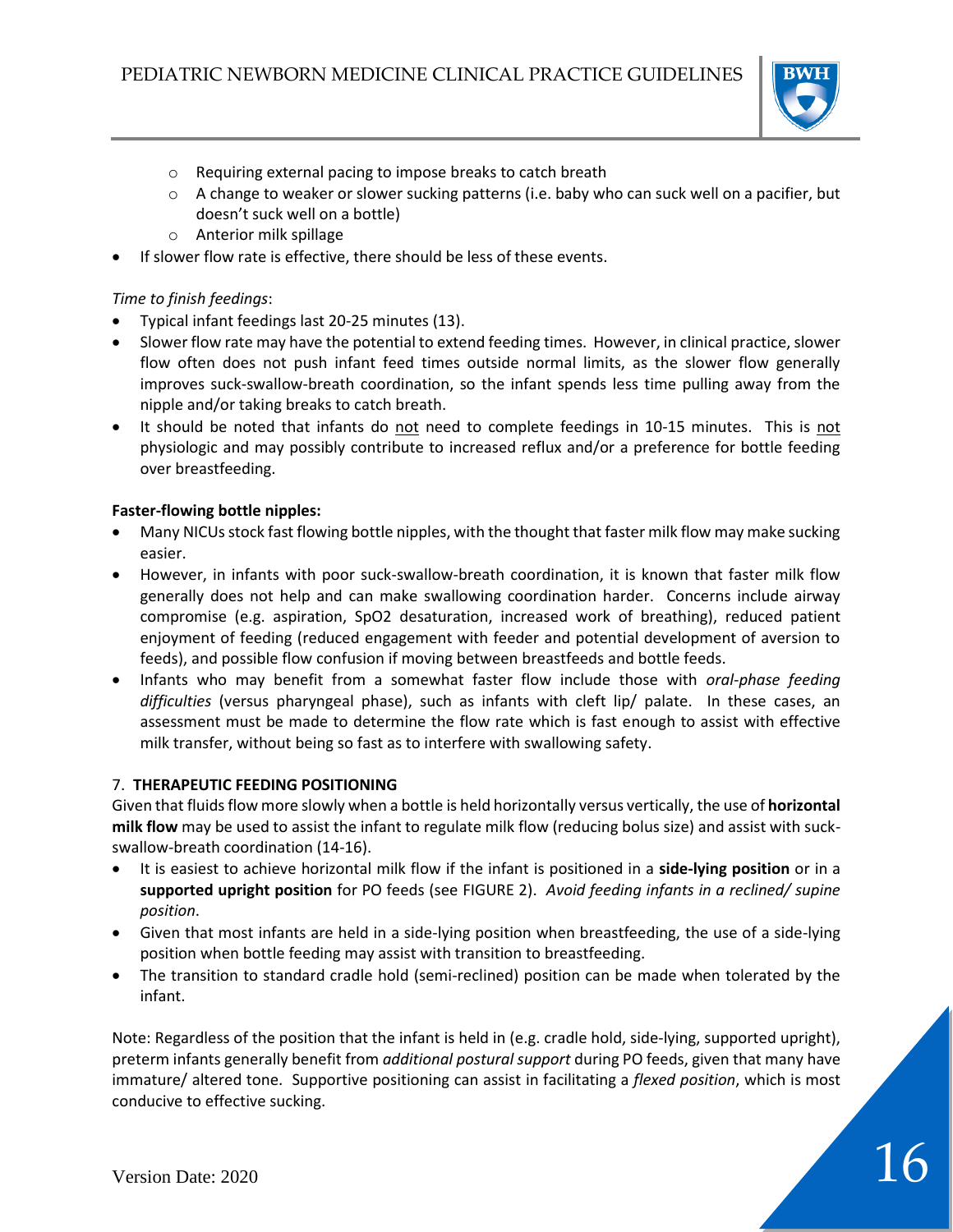

- For breastfed infants, support is provided by the mother's torso and arms. It is suggested that the infant is unwrapped to allow skin to skin contact and assist the infant to latch effectively without extending their neck or stretching their mother's nipple.
- For bottle fed infants, some level of support is provided by the feeder's torso and arms. However, given that the presence of the bottle obstructs the closeness of the infant and feeder, many preterm infants benefit from being *swaddled* during bottle feeds. This can make handling easier for the feeder and less stressful for the infant.
- **FIGURE 2: Side-lying (a-c) and supported upright (d) positioning for feeding**



# 8. **THERAPEUTIC FEEDING STRATEGIES**

**External pacing** (FIGURE 3) is a strategy that may be used if an infant is having difficulty self-coordinating sucking, swallowing, and breathing (16, 17).

- External pacing involves either/ both:
	- *Tipping the bottle down*, to reduce the amount of milk in the nipple and slow milk flow
	- *Removing the nipple from the infant's mouth*, to impose a break in sucking to allow the infant to catch their breath.
- External pacing may be performed on a schedule (e.g. every 3 sucks) or on demand (i.e. cue-based).

# **FIGURE 3: External pacing for feeding (bottle is tipped down to slow liquid flow)**



# 9. **THICKENED FEEDS**

- The use of thickened feeds is recommended for two main NICU populations (18, 19):
	- infants with swallowing incoordination/ dysfunction (**dysphagia**) thickened feeds are more cohesive, so are less likely to enter the airway during swallowing
	- infants who display symptomatic gastroesophageal **reflux** thickened feeds are more dense, so are less likely to be refluxed back into the esophagus after a feed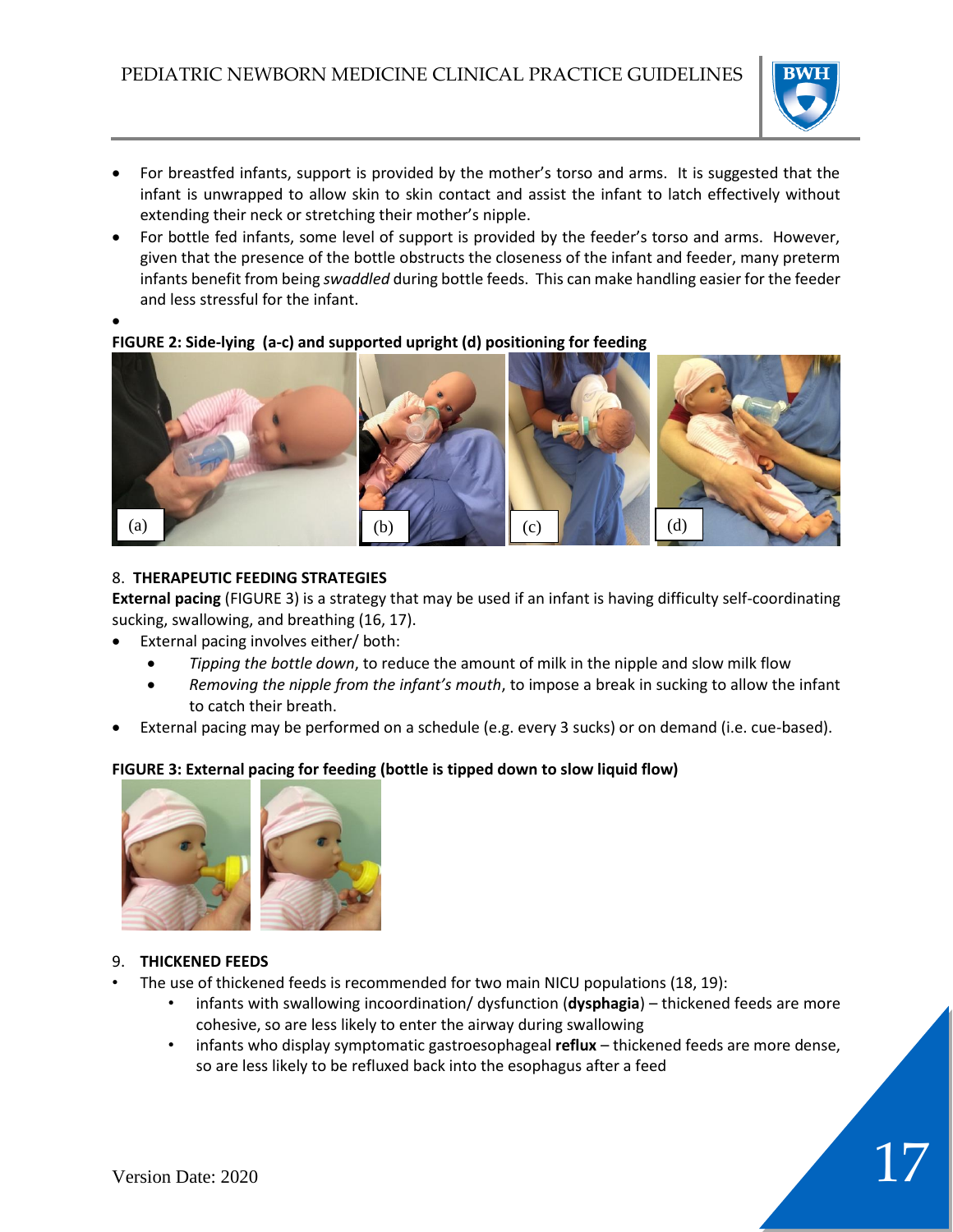

- Approximately 5-10% of the BWH NICU population require thickened liquids during their inpatient stay. These babies usually have had long length of stay, and feeding problems are eventually what is keeping them in hospital.
- In the NICU environment, thickening is generally *not* the frontline management for dysphagia or reflux management -
	- Thickening is difficult to implement effectively (there are multiple factors to be considered see below)
	- Thickening is generally only used *after trying full therapeutic feeding compensations*
	- Thickening is generally *not* implemented before 37/40 weeks corrected GA (early on the focus of care is on optimizing nutrition/ growth; bolus/ PO feeds can be limited if problematic, and time can be allowed for other interventions to work and/or infant to mature)
	- Most of the time thickened feeds are implemented after feeding imaging studies (e.g. MBS) that demonstrates an overt need for thickening (e.g. aspiration on thin liquids, but not on thickened liquids). Occasionally, thickened feeds are implemented empirically after extensive discussion/review
- There are multiple considerations when an infant is placed on thickened feeds:
	- Different amounts of thickeners are needed for different liquids (e.g. breast milk versus formula, different types of formula, formula of different caloric content)
	- Some thickeners don't effectively thicken breast milk
	- Some thickeners can only be used in infants at a certain age
	- Different infants need liquids thickened to different levels for safe swallowing and/or reflux management
	- Most thickeners add extra calories to the feed
	- Some thickened feeds change thickness with time
	- Some thickened feeds will block NG tubes
	- Some thickened feeds require use of a faster flowing bottle nipple
	- Some thickeners/ thickened feeds are not readily available at home and/or are very expensive and difficult to access
- There are *multiple providers* who should be involved in discussions regarding the use of thickened feeds, to assist with effective implementation -
	- These include: MD, NP, RN, LC, feeding therapy, and nutrition/ dietetics
	- There is also a flow-on effect for other staff, including: Formula room, materials management, discharge coordination
	- There is also a flow-on effect for parents and outpatient providers
	- Staff often need to complete paperwork for insurance, WIC, and home enteral supply companies to help families access appropriate feeds at home
	- Parent education sheets/ instructions often need to be developed
- Hence, wherever possible it is recommended that:
	- Staff *avoid* starting/ changing/ or discontinuing thickened feeds at night or weekend, when many staff involved in operationalization are not present
	- Staff *avoid* implementing thickening plans inpatient without consideration for how this will be implemented outpatient

# 10. **LOGISTICS OF MANAGING THICKENED FEEDS**

**Who recommends thickened feeds and how is it supplied:**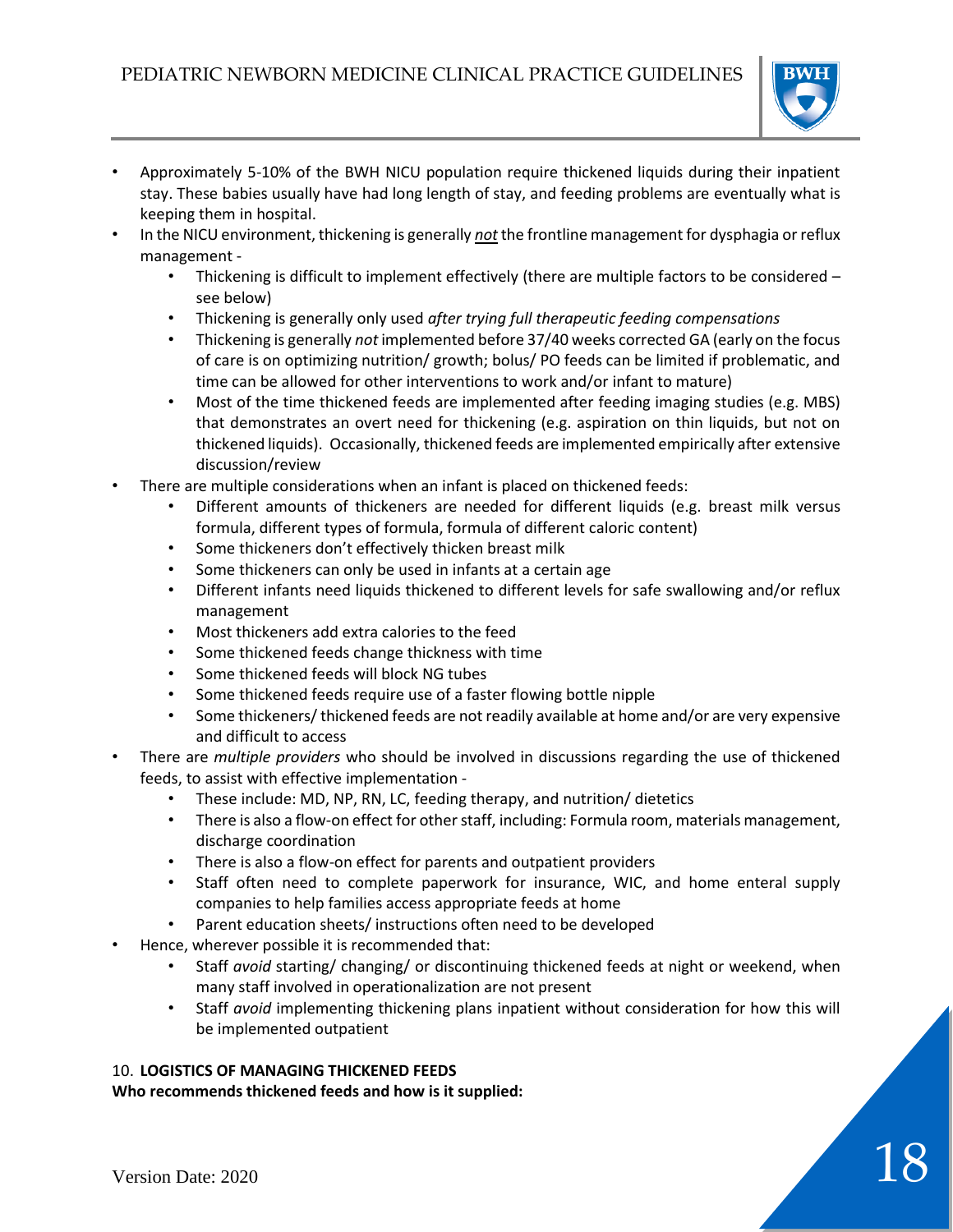

- A MD order is required to commence thickened feeds.
- At times, infants will have one plan for PO (by mouth) feeds and another plan for PG (tube) feeds (e.g. thickened feeds PO for swallow safety, regular EBM PG).
- Nutrition/ dietetics and feeding therapy should be consulted before starting thickened feeds, to assist with operationalization (see general guidelines in TABLE 7 below).
- Feeding therapy should be involved before adjusting the bottle nipple. Some infants may not be able to safely feed with a faster nipple.
- If an infant goes home on thickened feeds
	- o Staff will write a *letter of medical necessity* so family can inquire if insurance will cover costs.
	- o If appropriate, staff will provide a *WIC special feeding request form*, requesting Enfamil AR (brand specific), with appropriate ICD diagnosis codes: aspiration of milk (P24.31) oropharyngeal dysphagia (R13.12), gastroesophageal reflux (K 21.9)

| <b>PRE-THICKENED</b>             | <b>HAND-THICKENED</b>             |                                       |
|----------------------------------|-----------------------------------|---------------------------------------|
| If a baby is able to tolerate    | If a baby needs a specialty       | If Mom wishes to use breastmilk       |
| regular (cow's milk<br>based)    | formula, in general:              | and baby is ≥42 weeks corrected       |
| formula, in general:             |                                   | GA, in general:                       |
| Use Enfamil AR* formula made     | Add rice cereal to formula to     | Add Gelmix** to expressed breast      |
| from powder + water              | thicken                           | milk (EBM) to thicken                 |
| The thickening agent in Enfamil  | The primary ingredient in rice    | The thickening agent in Gelmix is     |
| AR is rice starch.               | cereal is rice. However, some     | carob bean gum.                       |
|                                  | rice cereal may contain other     |                                       |
|                                  | potential allergens (e.g. soy).   |                                       |
| of<br>packets<br>Pre-measured    | Pre-measured packets of rice      | Gelmix can be provided by feeding     |
| formula powder can be ordered    | cereal can be ordered from the    | therapy.                              |
| from the formula room.           | formula room.                     | Sticks contain 2.4g.                  |
| Pre-measured packets contain 1   | Pre-measured packets contain 1    | If needed, formula room staff can     |
| scoop of formula powder - 9g.    | teaspoon of rice cereal $-1.3g$ . | split sticks into 2x 1.2g or 3x 0.8g. |
| At home, families will use AR    | At home, families will use rice   | At home, tubs contain 1.2g scoops     |
| made from formula powder +       | cereal and measure with metric    | Tubs and sticks available from        |
| water.                           | teaspoon.                         | Amazon.com                            |
| Add AR formula powder to         | Add rice cereal to formula        | Add Gelmix to EBM                     |
| water                            |                                   |                                       |
| Powder mixes better if liquid is | Cereal mixes better if liquid is  | Powder mixes better if liquid is      |
| already warm at time of mixing   | already warm at time of mixing    | already warm at time of mixing        |
| Use cap when mixing (to avoid    | Use cap when mixing (to avoid     | Use cap when mixing (to avoid         |
| powder getting<br>into<br>bottle | powder getting into<br>bottle     | powder getting into bottle nipple)    |
| nipple)                          | nipple)                           |                                       |
| Wait at least 3mins before       | Wait at least 3mins<br>before     | Wait at least 3mins before serving    |
| serving                          | serving                           |                                       |
| Enfamil AR formula is 1/2 nectar | Follow recipe instructions to     | Follow recipe instructions to make    |
| thick                            | make desired thickness            | desired thickness                     |
| $20kcal/oz = 1$ scoop of formula | Rice cereal adds 5kcal<br>per     | Gelmix adds 10kcal per stick (2.4g).  |
| powder + 60mL water              | teaspoon                          |                                       |

#### **TABLE 7: General feed thickening options**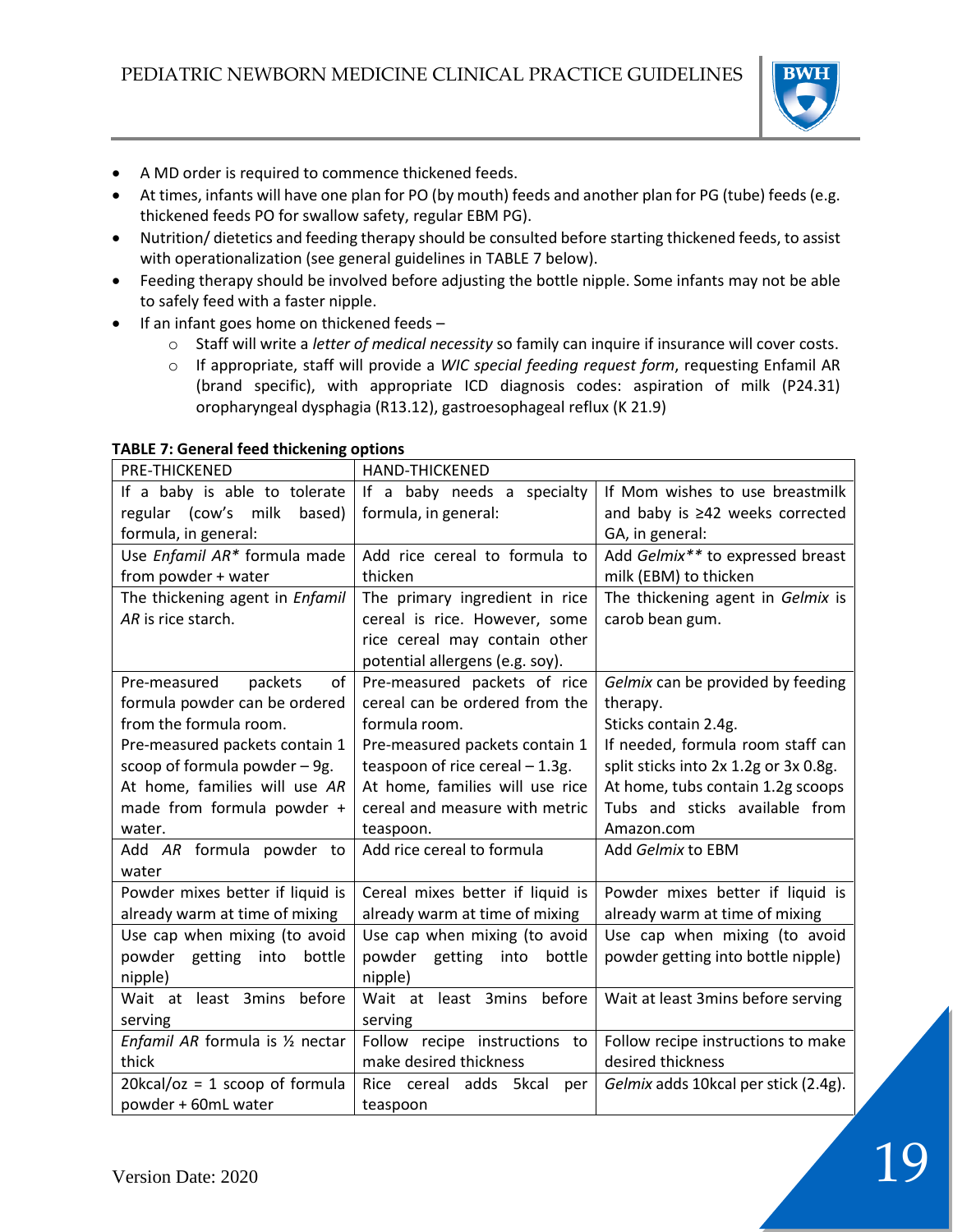

| $24kcal/oz = 1$ scoop of formula<br>powder + 50mL water |          | Generally, 1 stick is added to<br>several ounces of liquid (recipe                           |
|---------------------------------------------------------|----------|----------------------------------------------------------------------------------------------|
|                                                         |          | depends on liquid and desired                                                                |
|                                                         |          | thickness)                                                                                   |
|                                                         |          | Throw out whatever is not   Throw out whatever is not   Follow unit instructions for storing |
| consumed                                                | consumed | and re-heating EBM                                                                           |

**NOTE: These are general recipes – sometimes recipe needs to be adjusted (e.g. if baby is on supplemental calories or certain types of formula). Nutrition/ dietetics and feeding therapy staff should be consulted to assist with operationalization.**

\* *Enfamil AR* formula measures as ½ nectar thick at the time of consumption. Other pre-thickened formula (e.g. *Similac for Spit-Up*) does not measure as ½ nectar thick. Hence, brand substitution is not appropriate for infants who need liquid to be ½ nectar thick.

\*\* *Gelmix* is a thickening agent that is made for thickening infant feeds. The manufacturer indicates it is not intended for use in infants aged below 42 weeks corrected GA. Generally, it is also advised not to use gum-based thickeners in infants with a history of *necrotizing enterocolitis (NEC).*

• Note: *Enfamil AR* liquid ready-to-feed (liquid) is expensive and difficult to access as an outpatient. Hence, to facilitate a smooth transition to home, if an infant uses *Enfamil AR* as inpatient, they should use AR made from formula powder + water (not ready-to-feed)

# 11. **LOGISTICS OF MANAGING THERAPEUTIC FEEDING EQUIPMENT**

# **Who recommends feeding equipment and how is it supplied:**

- The BWH NICU is *not* currently funded to supply reusable feeding equipment to *all* infants. Hence, an assessment of clinical need is required to support use, and a record of demand and supply should be kept.
- If therapeutic feeding equipment is required, *4 full sets* of necessary equipment should be supplied to allow time between cleaning. Ultra slow flow and very slow flow nipples and bottles are available in teaming stations throughout the BWH NICU. (Note: Ultra Preemie and Preemie nipples only work with matching bottle and vent).
- LCs will supple slow flow (newborn) bottle nipples, as needed, to mothers who intend to breastfeed, but who need to give some bottles for supplementation. (Note: Newborn nipples can be used with any standard bottle).
- Feeding therapists will supply any additional therapeutic feeding equipment (e.g. one-way valves), as required, based on assessment.
- If it has been determined a specialized bottle system is required post-discharge, the family should be provided with at least *4 full sets* to take home and be guided on where and how to obtain additional equipment. Feeding therapy staff can assist with this process.

# **When to discontinue therapeutic feeding equipment:**

- Slower flowing bottle nipples are often used as infants are establishing suck-swallow-breath coordination.
- Collaboration is needed between the feeding therapist and RN in determining an infant's readiness to transition to a different flow rate -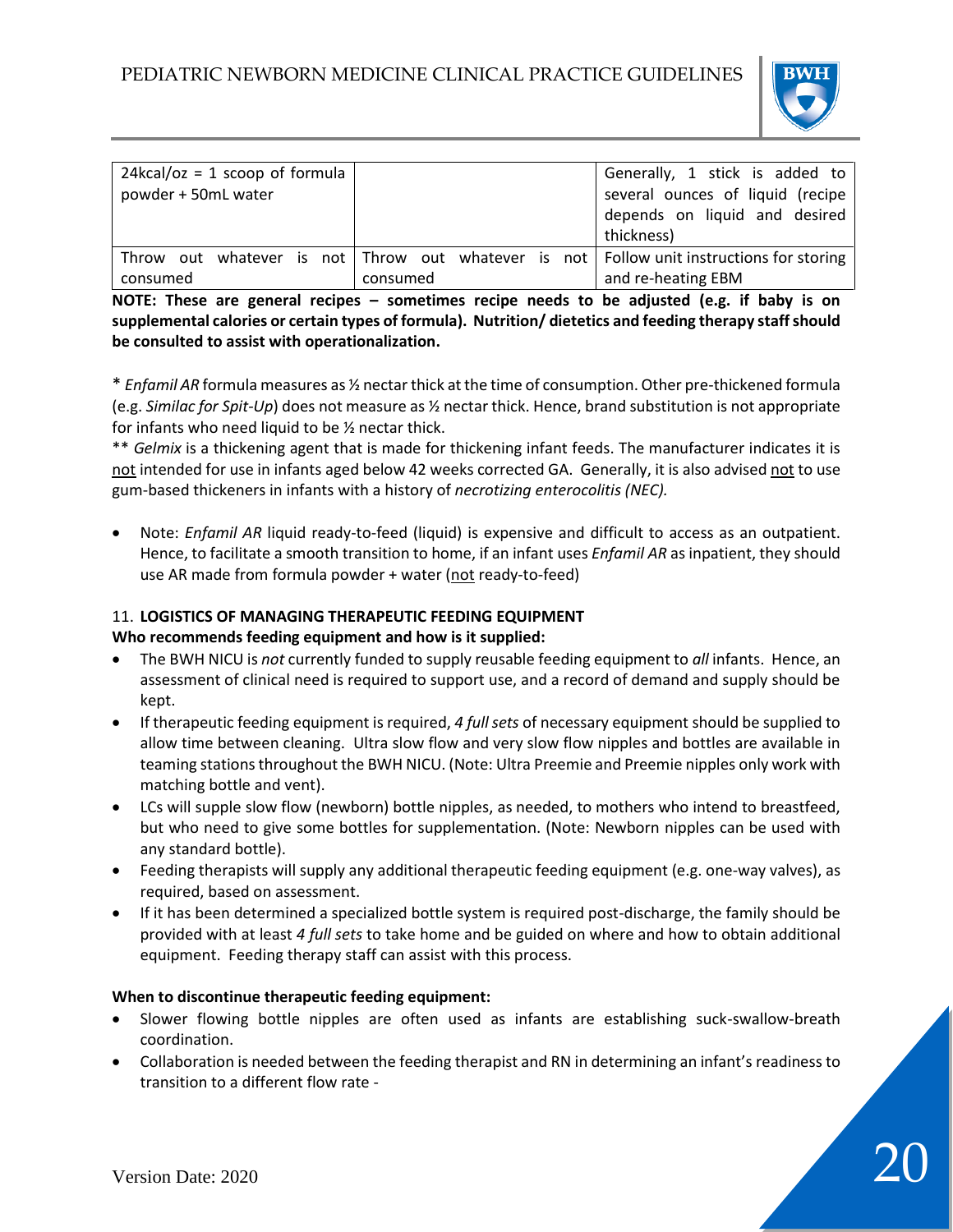

- $\circ$  In general, the feeding therapist and primary RNs should be involved in the decision to advance an infant to a *faster* bottle nipple.
- o Any staff member should consider transitioning an infant to a *slower* bottle nipple if concerns arise regarding suck-swallow-breath coordination.
- $\circ$  LCs may recommend a slower bottle nipple when mothers intend to breastfeed, but need to give their infant some bottles for supplementation.
- Some infants will require therapeutic feeding equipment beyond discharge.
- Once an infant is managing with a slow flow nipple, they will often be able to manage with a standard slow flow/ Level 1 nipple from most commercial brands.

# **Family preference for feeding equipment:**

As discussed above, if therapeutic feeding equipment is required, this will be provided by the NICU.

*If an infant is managing with standard feeding equipment (i.e. Level 1/ 'slow flow' nipple or faster):* In preparation for home, once the discharge date has been identified, staff should recommend the family brings in home bottle system 2-3 days before identified discharge date to ensure nipple flow is appropriate and feedings are successful -

- *Disposable feeding equipment* available on the floor for inpatient use are manufactured to be *single use*. They are also not readily available in the community and should *not* be given to parents to take home with them.
- If the re-usable system brought in by the infant's family is not appropriate, staff should provide guidance on this (note: this usually relates to nipple flow rate, and a slower flowing nipple for the same bottle system may be available).
- If an infant uses their own feeding equipment for more than 1-2 trial feeds, *4 sets* of necessary equipment should be supplied by family to allow time between cleaning.

# **Cleaning feeding equipment**

Only able to find NWH 'Cleaning and Sterilization of Reusable Feeding Equipment' See existing Nursing Guidelines. <https://hospitalpolicies.ellucid.com/documents/view/3234/15996/>

# 12. **FEEDING PROGRESSION**

A MD order is generally required for all feeding types (PN, PG, PO). Other staff should be aware of orders that are in place, and discuss with the MD if they believe a patient is ready to commence PO feeding, or if clinical assessment suggests they should remain NPO/ all PG.

# **Commencing PO feeds:**

An order to start PO feeds should only be placed when the infant is **physiologically stable** (e.g. not requiring positive pressure respiratory support, tachypneic, or displaying increased work of breathing) and presenting with **feeding readiness cues** (e.g. waking for feeds, alert, sucking on pacifier).

# **Feeding progression for low-risk infants:**

Research shows most healthy preterm infants follow a feeding progression, typically achieving full PO feedings around 37/40 weeks corrected GA (20, 21).

# **Feeding progression for high-risk infants:**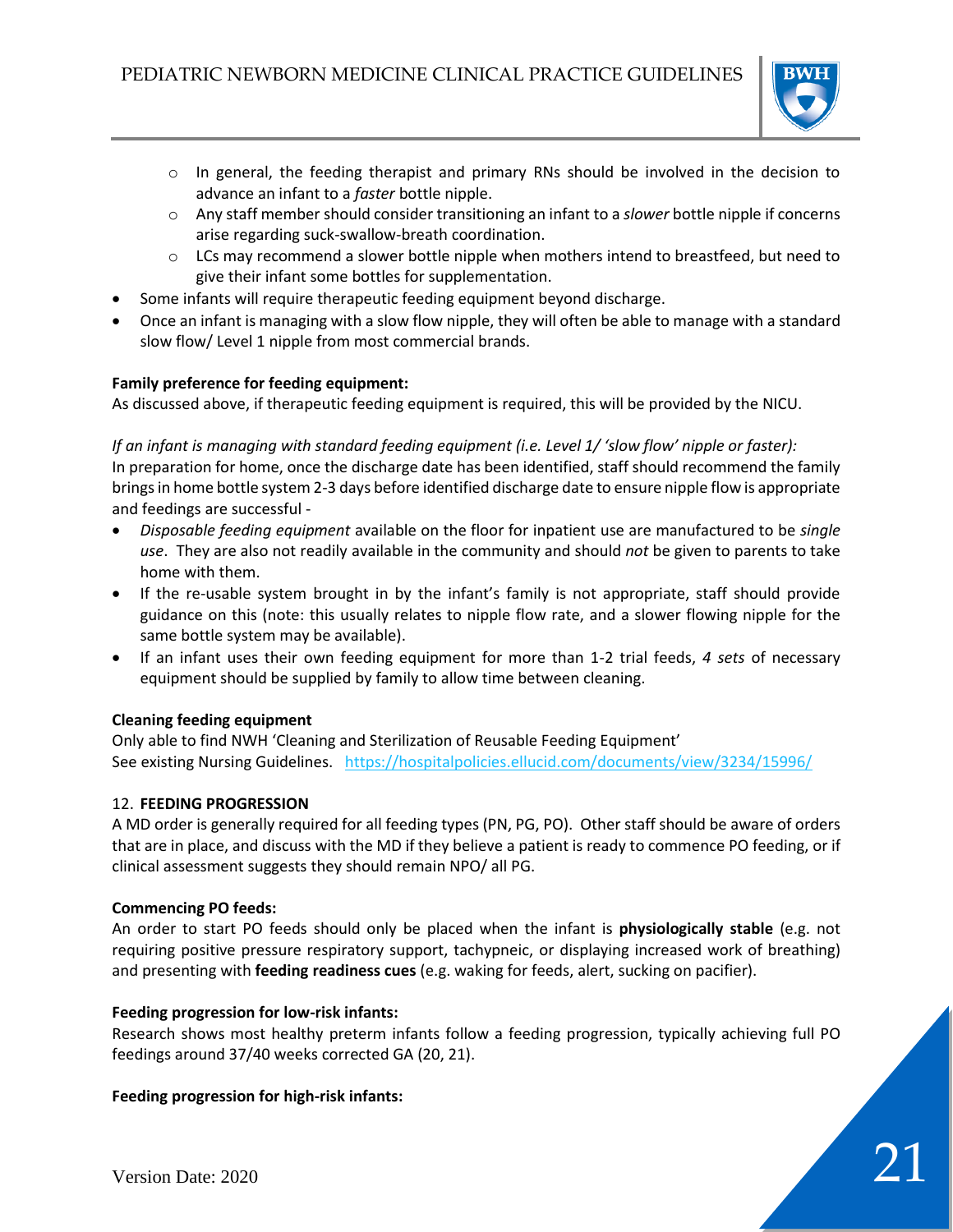

It should be acknowledged from the onset that infants who are at high-risk of feeding and swallowing difficulties may require a longer amount of time to show feeding readiness and to progress to full PO feeding (18, 19).

# **In general:**

Literature suggests that progressing PO feeds based on a **cue-based approach** may shorten the transition time to full PO feeding by up to a week (22).

Cue-based feeding involves:

- Offering PO feeds when the infant displays **engagement cues** (e.g. physiological stability, flexed position, quiet alert state).
- Discontinuing PO feeds when the infant displays **disengagement cues** (e.g. physiological instability, extension patterns, loss of tone, sleepy, irritable, or hyper-vigilant state).
- **Semi-demand feeding** involves offering the infant the opportunity to PO feed on a schedule (e.g. every 3 hours, q3hr). An assigned volume is provided at each feed (whatever is not taken PO is given PG). A PO feed only progresses when the infant shows feeding readiness cues before the feed and engagement cues during the feed, and it is discontinued based on disengagement cues. Progression of the number of PO feeds and the amount offered is determined by the infant's cues and physiological stability.
- **Demand (ad lib) feeding** involves offering PO feeds based entirely on the infant's cues. Infants are fed PO as much (or as little) as they want, and as often as they demand, provided they meet minimal daily fluid and energy quotas.

# **Cautions regarding the transition to demand feeding:**

- A discussion regarding an infant's suitability to transition to demand feeding is required between medical, nursing, nutrition/ dietetics, and (where appropriate) feeding therapy staff.
- When an infant is transitioned to demand feeds, a minimum amount of daily fluid and energy intake needs to be agreed on by the team (usually 120 mL/kg/day or 100kcal/kg/day as a minimum).
- A gavage tube will generally need to remain in situ until the patient has achieved PO intake equivalent to 75% of the total energy goal, but not less than 120 mL/kg/day.
- Close management is required by all disciplines to ensure the infant is medically stable and obtaining all fluids, energy, and nutrients required for appropriate growth and development.
- Infants should not go more than 5 hours (and not more than once in a 24-hour period) in between feedings. There should continue to be close monitoring of hydration status, weight gain, and blood glucose.
- In general, the length of a demand feeding trial should be no longer than 48 hours. If an infant is not meeting their fluid and energy minimum, they should be transitioned back to a semi-demand schedule (which often involves re-insertion of a gavage tube).

# 13. **FEEDING ASSESSMENT**

# **Feeding readiness**

The first step in a feeding assessment is to establish the infant's **readiness to feed**.

• Observations are first made across the four areas of functioning, as outlined in the *Synactive Theory* (23), both at rest and during activity, such as handling: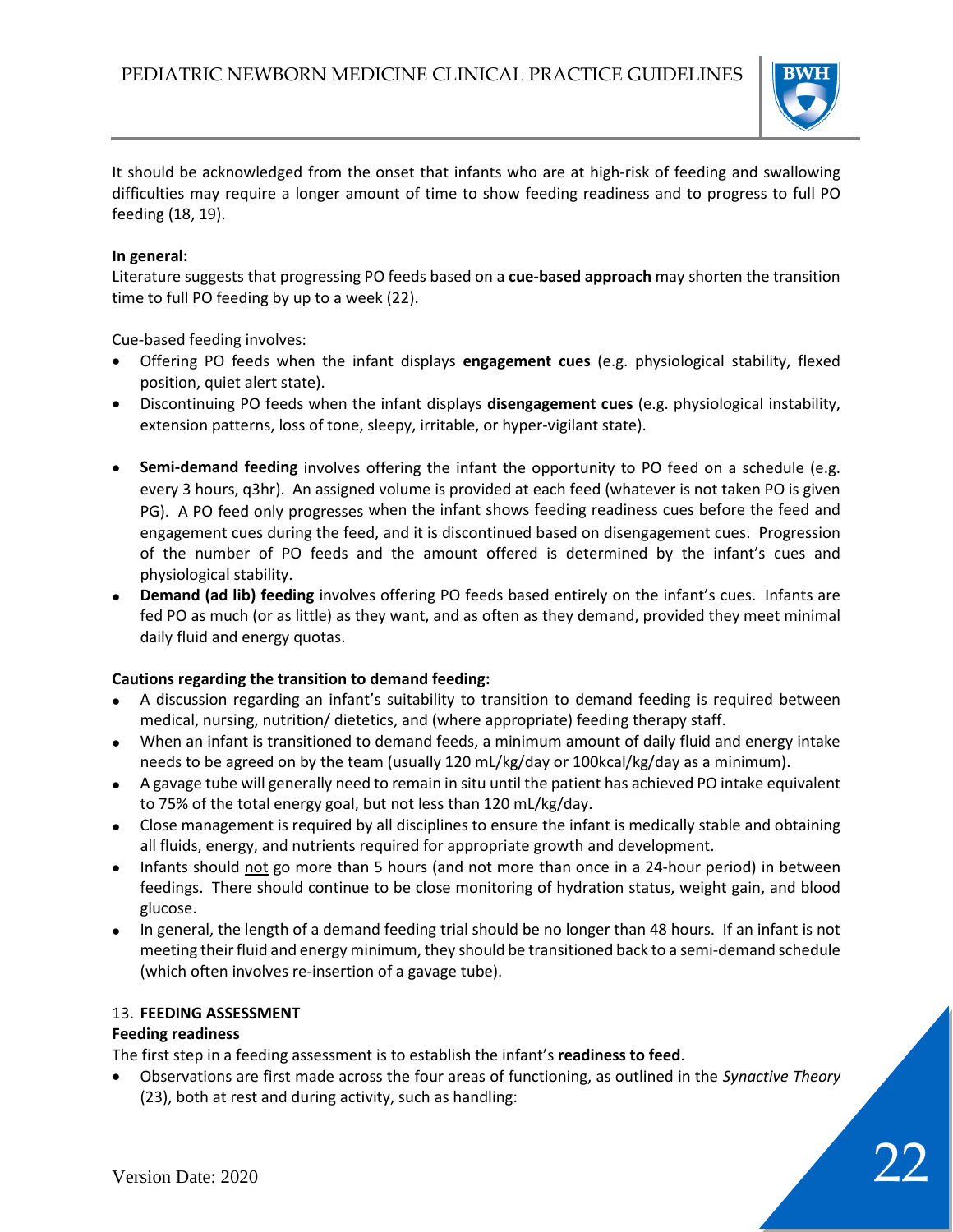

- o Physiological stability
- o Motor organization
- o State control and attention
- o Self-regulation
- (See TABLES 8 and 9 for indicators of stress across different areas of functioning, as well as common physiological descriptors)

# **TABLE 8: Indicators of infant stress across different areas of functioning**

**Physiological/ autonomic stability:** Changes in HR, RR, SpO2; gulping, coughing, 'choking', gagging; color changes (e.g. red, pale, or blue); yawning, hiccupping

**Motor organization:** Extension patterns (arching, finger splaying), increase or decrease in tone

**State control and attention/ interaction:** Extremes of state: hyper-vigilance, irritability or shut down; rapid changes in state

**Self-regulation:** inability to calm, requiring high levels of co-regulation

# **TABLE 9: Common terms related to physiological functioning**

**Bradycardia:** Reduced heart rate (HR)

**Tachycardia:** Increased heart rate

**Tachypnea:** Increased respiratory rate (RR) (>70BPM)

**Apnea:** Cessation of breathing. An apnea event is the cessation of breathing for >20 seconds or >10 seconds with SpO2 desaturation or bradycardia

**Typical vital signs in neonates and young infants:**

- Respiratory rate: 30-60 breaths per minute
- Heart rate: 110-160 beats per minute

**Hypoxemia:** Reduced O2 (oxygen) in the blood

- Usually, hypoxemia is defined as an SpO2 saturation <95%.
- Note: Refer to unit guidelines for optimal target saturation levels

**Cyanosis:** Blue tinge to skin or mucous membranes associated with hypoxemia

**Increased work of breathing (WOB):** Physical presentation of respiratory distress. Signs include: nostril flaring, neck extension, head bobbing, tracheal tug, subcostal recession, accessory chest muscle use, and grunting

**Stridor:** High-pitched sound originating in the larynx, trachea, or bronchi, caused by a narrow or obstructed airway. Can be inspiratory, expiratory, or biphasic

**Stertor:** Course sound originating in the pharynx by a narrow or obstructed airway

**Fremitus:** Vibration caused by partial airway obstruction (often secretions) that can be felt from outside the body

# **Clinical feeding examination**

If it is determined that an infant is showing readiness to feed, the infant undergoes a direct feeding assessment to allow an assessment of the infant's nutritive sucking and suck-swallow-breath coordination is performed.

In general, an assessment of feeding in the NICU setting will involve a description of *how the infant was fed* (feeder, infant position, equipment used, and any strategies used), as well as a rating of the following: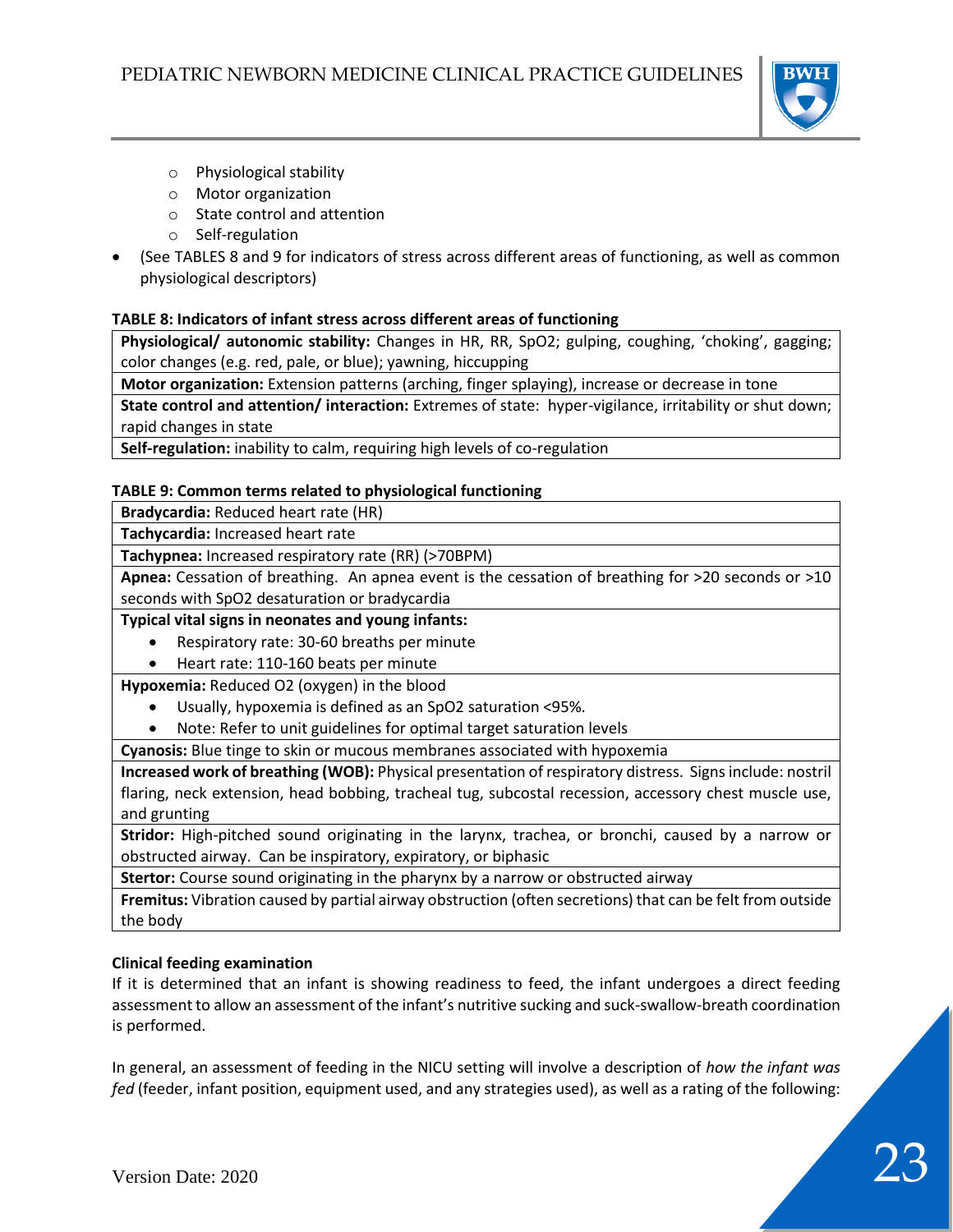

- Sucking (i.e. lip seal, tongue cupping, sucking strength, sucking rhythm)
- Suck-swallow-breath coordination (i.e. beginner/ intermediate/ mature pattern, see TABLE 10)
- Physiological status (i.e. any changes in HR, RR, SPO2, or WOB during feed)
- Stress cues (i.e. any changes in motor organization, state control and attention/ interaction), and selfregulation ability (i.e. ability to return to an optimal state of functioning after a stressful event).

### **TABLE 10: Stages of preterm suck-swallow-breath coordination (24)**

| Mature       | Integrated suck-swallow-breath pattern (1:1:1)                                                                                                                                                                                                                                  |
|--------------|---------------------------------------------------------------------------------------------------------------------------------------------------------------------------------------------------------------------------------------------------------------------------------|
| Intermediate | Bursts of multiple suck-swallows followed by a self-imposed break to catch breath                                                                                                                                                                                               |
|              | (infant displays self-pacing)                                                                                                                                                                                                                                                   |
| Beginner     | Bursts of multiple suck-swallows without a break to catch breath; the feeder needs<br>to assist the infant to take breaks to catch their breath or adverse event (SpO2<br>desaturation, apnea, bradycardia event, or aspiration) may occur (infant requires<br>external pacing) |

# 14. **STANDARDIZED FEEDING ASSESSMENT TOOLS**

Standardized feeding assessments should ideally be performed at standard time points to allow comparison of infants' progress against available norms and analysis of trends. The BWH NICU routinely scores infant's feeding skills using the **Boston Infant Feeding Scale** (see TABLE 11). Another example of a standardized feeding assessment tool is the *Early Feeding Skills Assessment Scale* (25).

Assessments will be performed by feeding therapists or RNs trained in using this tool.

- Results should be recorded in the infant's medical record using standard templates.
- Results may be used for research studies, with IRB approval.

# **TABLE 11: Boston Infant Feeding Scale (24)**

|                | Overall PO feeding status:                                                                            |  |
|----------------|-------------------------------------------------------------------------------------------------------|--|
| $\mathbf{1}$   | <b>Competent feeder</b>                                                                               |  |
| $\overline{2}$ | Functional feeder with therapeutic compensations (any or all of the following):                       |  |
|                | Slower flowing bottle nipple (i.e. slower than a slow flow/ Level 1 bottle nipple)<br>$\bullet$       |  |
|                | Altered positioning (e.g. side-lying position with horizontal milk flow)<br>$\bullet$                 |  |
|                | External pacing (i.e. tipping the bottle down and/or removing from the infant's mouth to<br>$\bullet$ |  |
|                | slow milk flow and impose break in sucking for them to catch breath)                                  |  |
| $\overline{3}$ | Struggling/ beginner feeder despite compensations                                                     |  |
| $\overline{4}$ | Not ready for PO feeds                                                                                |  |
|                | Current route for feeds:                                                                              |  |
| Α              | PO.                                                                                                   |  |
| B              | PO with close monitoring                                                                              |  |
| C              | PO with PG top-up as required                                                                         |  |
| D              | All PG with conservative PO trials                                                                    |  |
| E              | All PG (nothing by mouth)                                                                             |  |

# 15. **REFERRAL TO FEEDING THERAPY**

BWH NICU feeding therapists provide services to the following populations: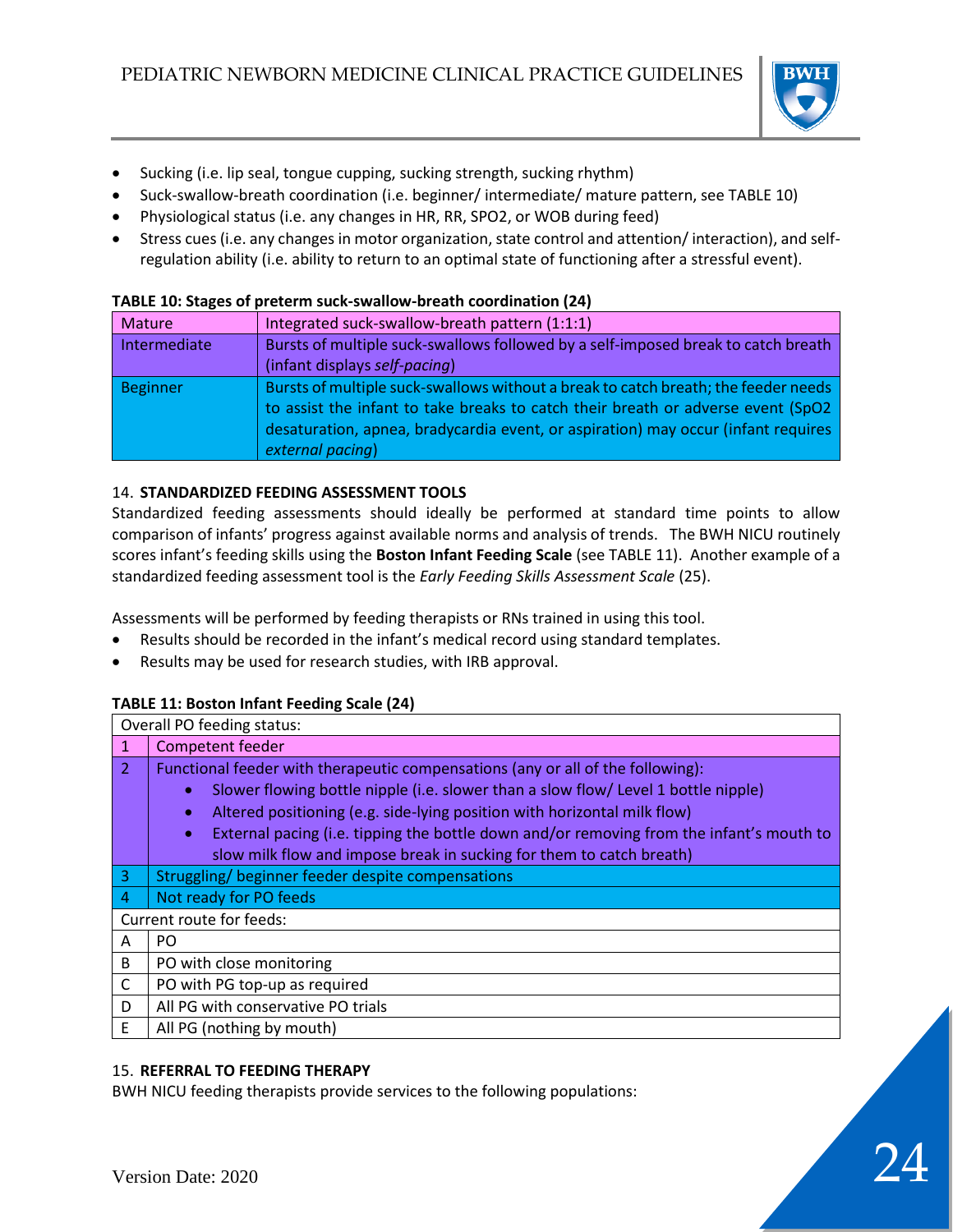

# **Blanket referral -**

- All infants born <34/40 weeks GA
- All infants who fall in the high-risk category for aspiration/ adverse events during PO feeds(see TABLE 3)
- Infants with craniofacial malformation (e.g. cleft lip/ palate, Pierre Robin sequence)

# **As needed, with MD referral -**

- Any infant where there is a concern regarding aspiration or adverse events during PO feeds
- Infants aged 36/40 weeks GA who do not show readiness to feed PO
- Infants aged 40/40 weeks GA who are not fully PO feeding
- If physiological instability is observed with PO feeding despite compensation strategies (i.e. therapeutic feeding equipment, positioning, strategies)

NICU attendings can request feeding therapy services for any other NICU patients, on a case-by-case basis.

# 16. **FEEDING IMAGING STUDIES**

- Imaging studies allow direct visualization of the pharyngeal stage of the swallow. They allow an objective assessment of swallowing physiology, and risk of airway compromise during the swallowing process. See TABLE 12 for further details.
- Feeding imaging studies should be considered when there is concern regarding **aspiration during swallowing**. Concerns often arise based on clinical *signs* (e.g. SpO2 desaturation/ bradycardic events during feeds) or *symptoms* (e.g. unexplained supplemental O2 requirement, failure to progress with %PO).
- Eligible infants should be assessed by a NICU feeding therapist first, who will make a recommendation and facilitate the study.

# **TABLE 12: Feeding Imaging Studies**

**Modified Barium Swallow (MBS) assessment** (also known as Video Fluoroscopic Evaluation of Swallowing (VFSS)

- Swallowing is assessed using fluoroscopy (video x-ray)
- The infant drinks liquid barium (a sweet, chalky liquid) to allow the liquid to be visualized on the xray

# **Fiberoptic Endoscopic Evaluation of Swallowing (FEES) assessment**

- Swallowing is assessed using an endoscope (camera), which is passed through the nose
- The infant drinks regular liquid (often colored green or blue with food dye to allow improved visualization)

# **Key terms -**

- Laryngeal penetration liquids enters the larynx (voice box)
- Aspiration liquid passes below the vocal folds into the lower airway
- Silent aspiration aspiration without an effort to clear airway (i.e. no cough)

# **Testing conditions**

Using either imaging study (MBS or FEES), different feeding conditions are trialed, as needed (e.g. bottle nipples of various flow rates, liquids of various level of thickness, different feeding positions).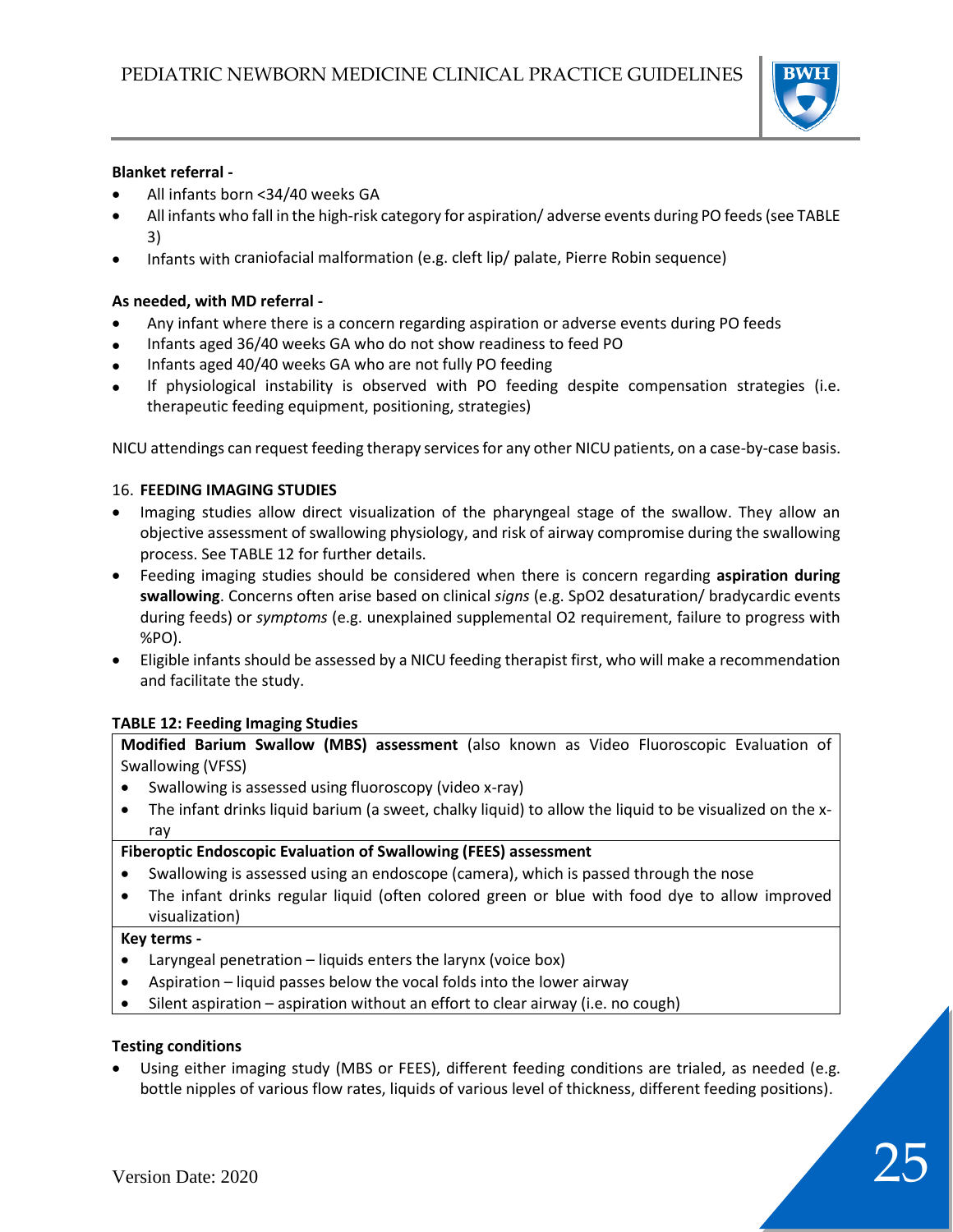

- Currently, imaging studies are conducted at an outside facility (Boston Children's Hospital) that has access to the necessary equipment. A NICU feeding therapist and RN attend the study, to guide testing conditions, and to facilitate the integration of findings into the infant's care plan.
- A MD order is required for imaging studies to proceed.
- Generally, MBS and FEES studies are not performed before 37/40 weeks corrected GA (if concerns arise prior to this time, consider an empiric trial of therapeutic feeding compensations and/or PO rest).

# 17. **SUB-SPECIALTY CONSULTS RELATIVE TO FEEDING**

NICU attendings may consider referral to the following sub-specialties, as needed:

- o **Pediatric OtoRhinoLaryngology (ORL)**
	- o Where there is concern for airway anomalies (e.g. laryngomalacia, laryngeal cleft)
	- o In cases of presumed vocal fold dysfunction
- o **Pediatric Gastroenterology (GI)**
	- o For infant with prolonged NG/ NJ tube feedings, and anticipated need for long term gavage feedings +/- surgical tube placement (G or GJ)
	- o In cases of symptomatic GERD and/or milk allergy/ intolerance
- o **Pediatric Plastic Surgery**
	- $\circ$  For infants with cleft lip / palate
	- $\circ$  For infants with significant micrognathia/ retrognathia  $+/-$  glossoptosis impacting breathing or feeding

# 18. **MANAGEMENT OF ANKYLOGLOSSIA (TONGUE-TIE)**

Effective milk transfer from the breast or bottle requires the infant to use their tongue to express milk from the breast or bottle nipple. For fully functional suckling, the tongue tip should be able to extend beyond the lower gum line and be able to move backwards along the roof of the mouth in a stripping action. A lingual frenulum that attaches close to the tip of the tongue, or that is thick and immobile may prevent effective tongue movement during sucking. This is referred to as **ankyloglossia** (or tongue tie).

# **Criteria for consideration of frenulectomy:**

- 1. Infant receiving at least some PO feeds
- 2. Ankyloglossia (tongue tie) noted on clinical exam, and
- 3. Clinical signs of tethering of tongue and restriction of tongue movement noted:
	- Difficulty latching effectively and/or staying latched at the breast
	- Painful breastfeeding (e.g. blisters, other nipple trauma, mastitis)
	- Poor extraction of fluids from breast or a bottle (e.g. latch difficulties, tongue clicking, chomping style sucking).

# **Steps to follow:**

- 1. LC and feeding therapist consult
- 2. If it is assessed that infant meets the criteria above, and the attending MD agrees, ORL or a qualified provider is consulted to perform the procedure
- 3. Parental consent is obtained for procedure
- 4. Frenulectomy is performed
- 5. LC/ feeding therapist re-evaluates feeding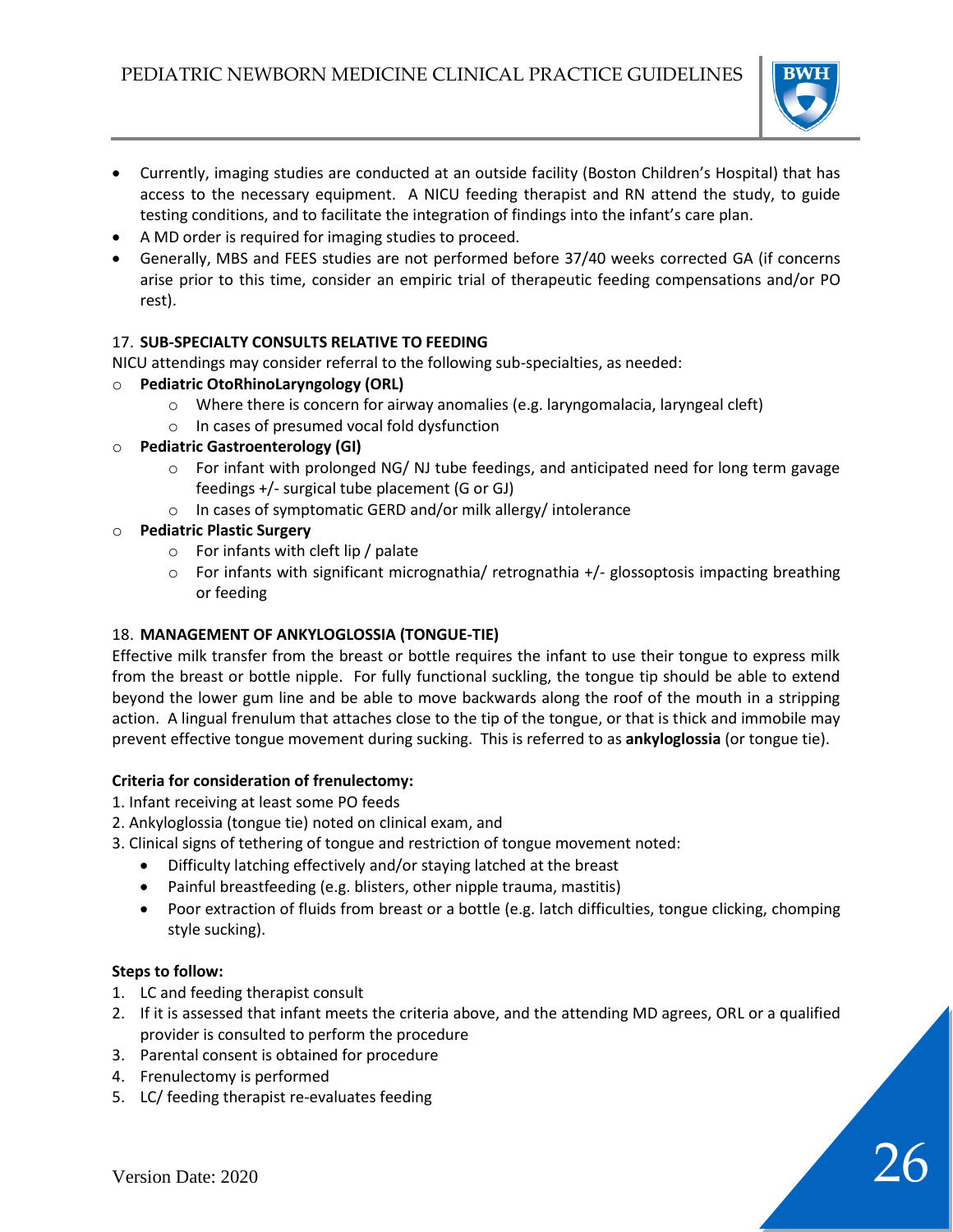

# 19. **FEEDING AND GROWTH DISCHARGE PLANNING MEETINGS**

In keeping with currently recommended multi-disciplinary family-centered care practices, there should be a weekly encounter of feeding therapy, nutrition/ dietetics, LC, RN, MD and parents (where ever possible) to assess infants feeding and growth progress, and review readiness for discharge.

- Goals should include:
	- $\circ$  (1) to flag active feeding and growth issues, and
	- $\circ$  (2) to identify infants likely to be discharged home within the next 1-2 weeks in order to allow enough time for coordination of outpatient follow-up care.
- Ideally, meetings should occur at the bedside.
- When meetings cannot occur at the bedside, the MD and NP representatives can bring any concerns that various staff have raised regarding an infant to this meeting, and then feedback the information from the meeting to team members at the next morning rounds and/or sooner as required.

# 20. **TRANSITIONING TO NUTRITION FEEDING REGIMEN FOR DISCHARGE**

**See APPENDIX C:** Guidelines for Nutrition Feeding Regimen for Discharge flow diagram

The duration an infant may require nutrient dense feedings is dependent upon a variety of factors including any estimated nutrient deficits accumulated during the infant's NICU course, biochemical data, and postnatal growth trajectory. (26-30)

- Infants considered at **low nutrition risk** at and/or approaching the time of discharge from the NICU are those who have:
	- $\circ$  1) no known nutrient deficits,
	- o 2) received <2 weeks duration of parenteral nutrition, and
	- o 3) have achieved an appropriate growth trajectory
	- $\circ$  Note: Appropriate growth trajectory is defined as a decline in weight Z-score of 0.8 or less from birth to discharge (29) along with proportional length and head circumference growth. The Z-score is the standard deviation above or below the mean. Therefore, a Z-score of "0" would equate to the 50<sup>th</sup> percentile.
- Infants considered at **high nutrition risk** at and/or approaching the time of discharge from the NICU are those who have:
	- $\circ$  1) estimated accumulated nutrient deficits,
	- $\circ$  2) received parenteral nutrition for  $\geq$ 2 weeks,
	- $\circ$  3) have a documented sub-optimal growth trajectory (example: <20 g/day x7 days in the 7-14 days preceding discharge)
	- o 4) a weight of <2 kg at discharge, and/or
	- o 5) a gestational age at birth of <28 weeks and discharged <37 weeks post-menstrual age
	- o Note: Additional considerations include known steroid and/or diuretic course/metabolic bone disease of prematurity and/or MRI findings, such as white matter injury and/or increased extra-axial space.

Adjustments to the discharge feeding regimen will be made by the outpatient primary care provider, in conjunction with an outpatient dietitian when indicated, based on the infant's ongoing growth trajectory.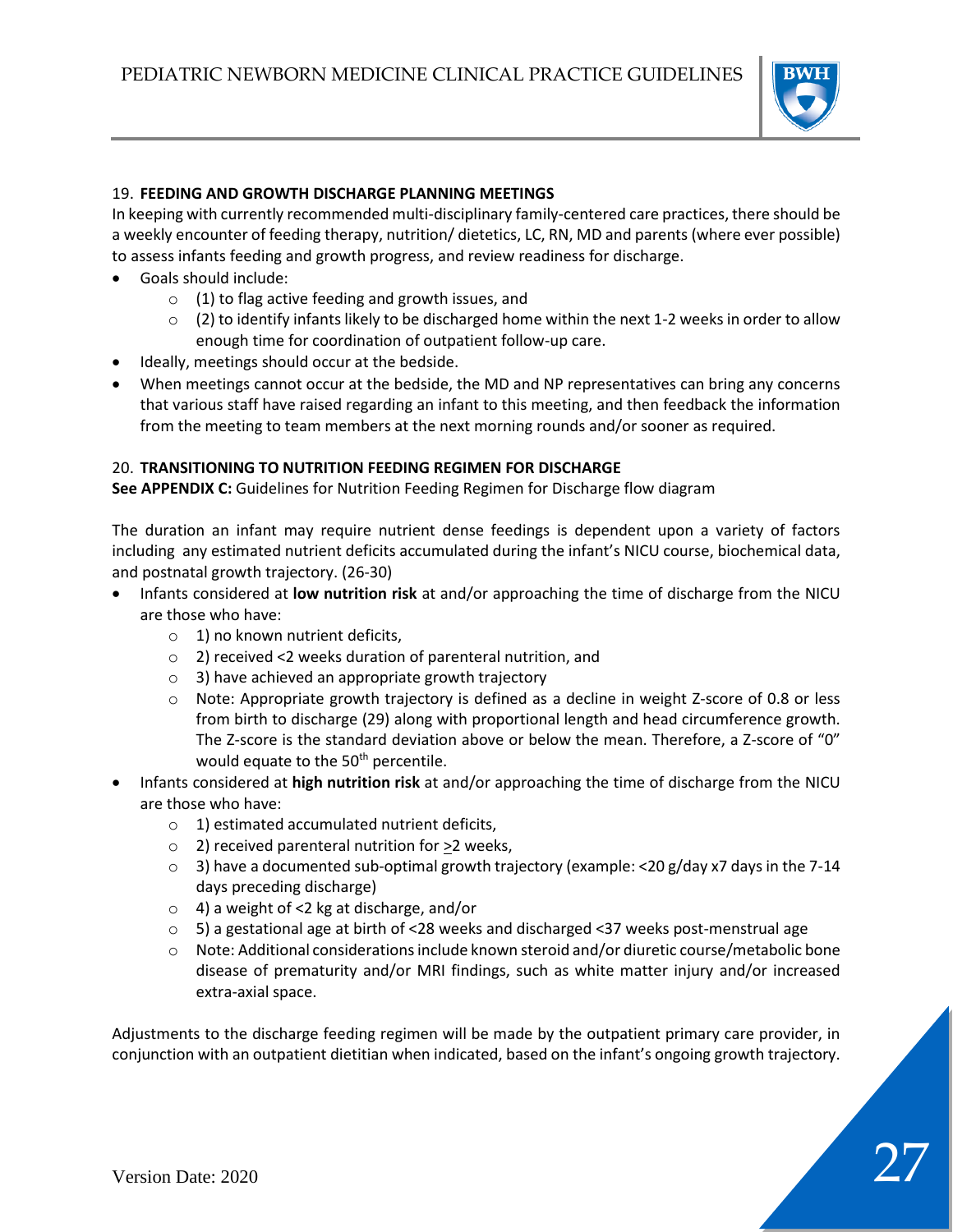

A *Neonatal Nutrition Discharge Summary* may be completed by the dietitian (with input from the LC, as appropriate) based on determination of risk and forwarded to the appropriate outpatient care provider/s.

# 21. **NEONATAL NUTRITION DISCHARGE SUMMARY**

**See APPENDIX D:** Neonatal Nutrition Discharge Summary

Infants considered **high nutrition risk** and/or those being discharged on preterm infant feeding products or any other complex feeding regimens may benefit from *a Neonatal Nutrition Discharge Summary*.

The *Neonatal Nutrition Discharge Summary* includes:

- Birth and discharge anthropometrics (Olsen and/or WHO growth charts)
- Change in weight percentiles and Z-scores from birth to discharge
- Brief summary of NICU course with emphasis on nutrition-related morbidities and interventions
- Recommended discharge regimen (including recipe)
- Recommended vitamins and mineral supplementation
- Suggested duration of recommended regimen or time frame to reassess needs
- If a specialty product is being used, amount family has on hand and plan for securing more product, if appropriate
- Suggested growth monitoring
- Suggested laboratory monitoring (if appropriate)
- Scheduled nutrition-related follow-up date(s), time(s), and whether an RDN is included on those appointments

NICU dietitians should be made aware of pending discharges several days prior to discharge via growth, development and discharge planning meetings and/or via alternate communication from primary care team.

Target audience includes parents, primary pediatrician, and receiving dietitian (for example, as part of a multi-disciplinary clinic). The intention is to provide a review of the discharge nutrition feeding regimen, as well as a summary of the patient's growth while in the NICU.

The *Neonatal Nutrition Discharge Summary* will be entered as part of patient's overall discharge summary and/or as a progress note in the chart by the dietitian. It will be electronically available to any eCare using facility, and/or faxed to the pediatrician along with other discharge summary documents. It can also be faxed to other health care providers, as deemed appropriate.

# **22. DISCHARGE ON GAVAGE TUBE FEEDS AND/OR SUPPLEMENTAL OXYGEN**

Discharge from the NICU is dependent on physiological stability and adequate growth. Historically many NICUs would *not* consider discharging an infant who continued to require gavage tube feeds or supplemental O2 to meet their nutritional and respiratory requirements. However, more recently, an increasing number of NICUs have begun to allow infants to be discharged with a feeding tube in situ and/ or with nasal cannula, provided that:

(a) the infant is physiologically stable,

- (b) the parents are willing and trained in how to use these support systems, and
- (c) appropriate support and follow-up is in place.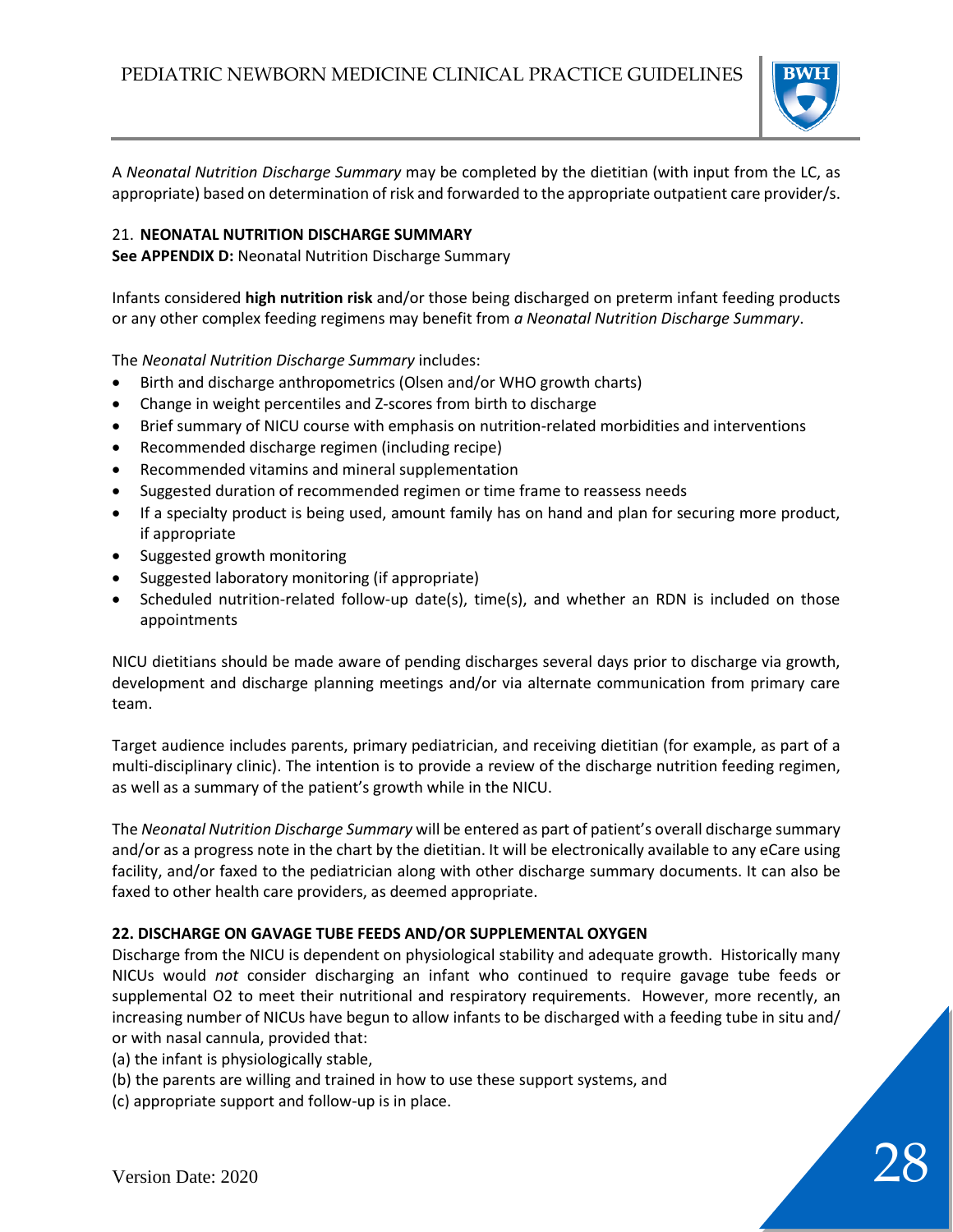

With regards to enteral **tube feeds**, a decision often has to be made prior to discharge regarding whether to continue with a *temporary gavage tube* (e.g. NG tube) or whether to transition to a *surgical feeding tube* (e.g. gastrostomy).

- Different facilities use different guidelines to determine when to transition to a surgical feeding tube.
- In the BWH NICU, we consider an infant taking <50% PO at 44/40 weeks corrected GA and/or the expected need for tube feeding for greater than 3 months post-term age to justify transitioning to a surgical feeding tube.

**See NICU** NG feeding guidelines, and existing G tube feeding guidelines <https://hospitalpolicies.ellucid.com/documents/view/3205/15783/>

# **23. POST-DISCHARGE FOLLOW-UP**

Most infants with ongoing feeding difficulties at or beyond their due date (40/40 weeks GA) would benefit from monitoring beyond discharge.

The NICU medical team may consider *outpatient referral* to the following health professionals:

- o **Feeding Therapist:** If the infant has demonstrated difficulties achieving full PO feeds, aspiration risk, and/or feeding aversive behaviors at any point during their hospital stay, and/or if the infant is discharged home on therapeutic feeding equipment (e.g. Ultra Preemie nipple), special feeds (e.g. thickened feeds), or tube feeds.
- o **Dietitian:** If the infant has demonstrated difficulties gaining weight, and is discharged home on: 1) tube feeds, 2) preterm feedings, and/or 3) is discharged home at <2 kg
- o **Gastroenterologist**: If the infant has growth faltering, need for any kind of tube feedings, severe reflux, or any other GI-related medical diagnosis that requires follow-up.
- o **Pulmonologist** if the infant has a history of aspiration, severe lung disease and/or supplemental O2 requirement at discharge.
- o **Otorhinolaryngologist**: if the infant has suspected or confirmed vocal fold dysfunction or other structural airway issues (e.g. laryngomalacia, laryngeal cleft).
- o **Plastic Surgeon:** if the infant has cleft lip/ palate, or significant micrognathia/ retrognathia.

Of note, infants may be referred separately to feeding, dietetics, or medical programs. However, for *medically complex babies* with multiple challenges, a **multidisciplinary clinic** (where available) is likely to best meet their needs and provide a *comprehensive and consistent plan* for the family.

For all eligible babies, referrals to other specialist outpatient programs (e.g. infant developmental followup) should be made in addition, as clinically indicated.

# **24. DOCUMENTATION IN ELECTRONIC MEDICAL RECORDS**

Ideally, standard feeding assessment and therapy templates should be available to allow *consistent reporting*. Other efforts should also be made between the various health professionals involved in infant feeding to facilitate consistent reporting.

- At a minimum, infants should be rated on the *Boston Infant Feeding Scale* (24) as being either a:
	- o Competent feeder
	- o Functional feeder with compensations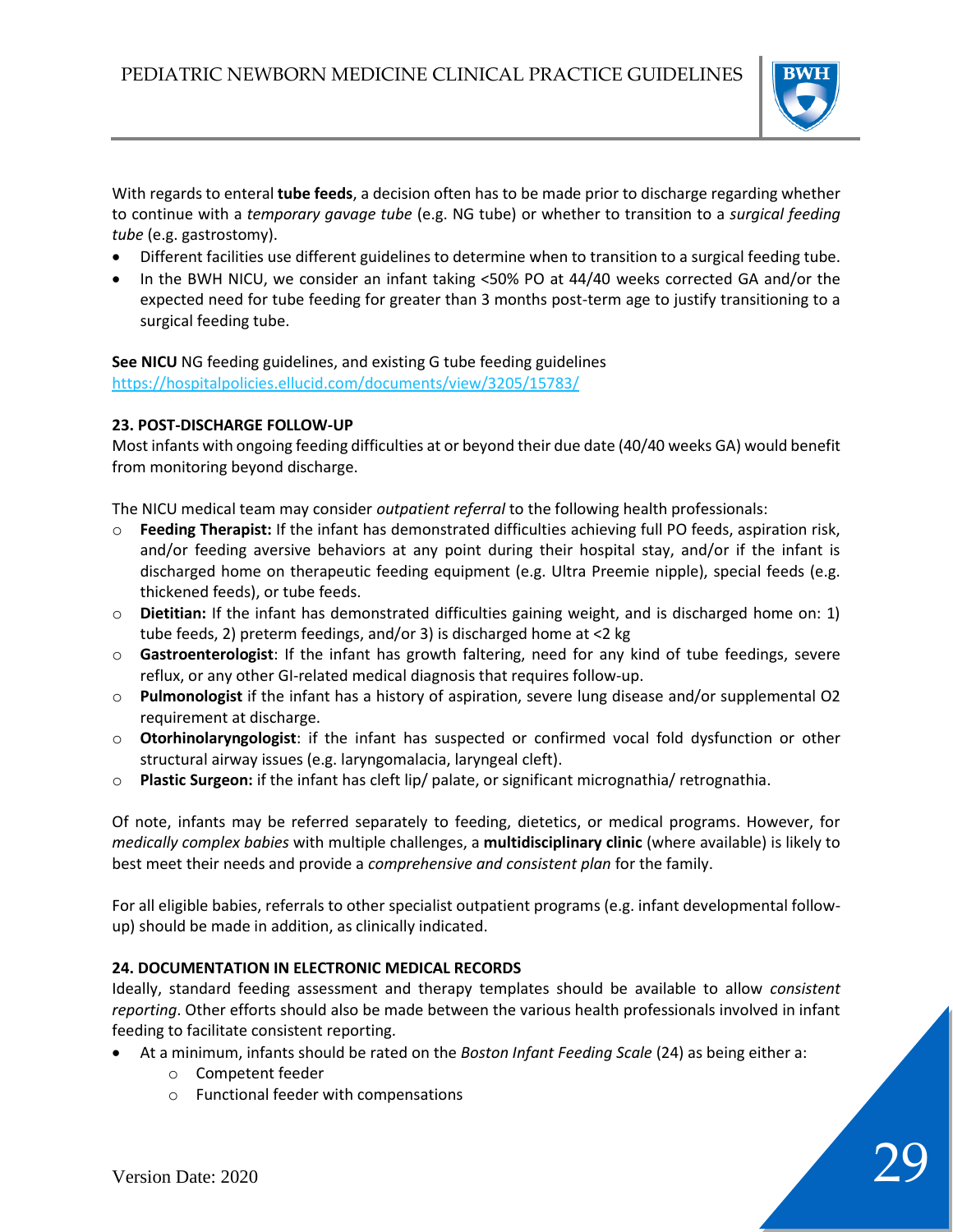

- o Beginner feeder/ struggling feeder despite compensations
- o (See TABLE 11 for further details)
- Details of any *therapeutic feeding compensations* required (e.g. ultra/ very slow flowing bottle nipple, side-lying, and external pacing) should be documented.
- The occurrence of, and rationale for, any deviations from agreed plan should also be documented.

# **25. PARENT EDUCATION MATERIALS**

It is important that parents of infants within the NICU receive *accurate and consistent feeding information* from NICU staff. Ideally, parents should be provided with written copies of evidence-based feeding information to complement discussions and education provided by NICU staff. Staff should be considerate of potential differences in parent education levels, experience, and adult learning styles. Staff should also be aware of the need for repetition of important information to assist with parent understanding and retention of information. Parent education materials may be provided in the format of handouts, bedside posters, videos, or in other formats.

Feeding topics that should be addressed in parent education materials include explanation of the *BWH NICU high-risk and low-risk feeding protocol*, as well as explanations of various *therapeutic feeding compensations* (e.g. slower flowing bottle nipples, side-lying positions, external pacing). See **APPENDIX E**.

Other useful topics for parent education include:

- Recognizing infant cues (e.g. feeding readiness, engagement, disengagement)
- Long-term tube feeding options
- Feeding recipes, including instructions for safe preparation and storage
- How to obtain specialized preterm infant formula products at/after discharge, including WIC information

# **26. STAFF TRAINING**

It is important that staff within the NICU provide accurate and consistent feeding information. Staff should undergo regular training and self-education in this area. Training may take the form of written material, seminars, courses/ conferences, or case discussions.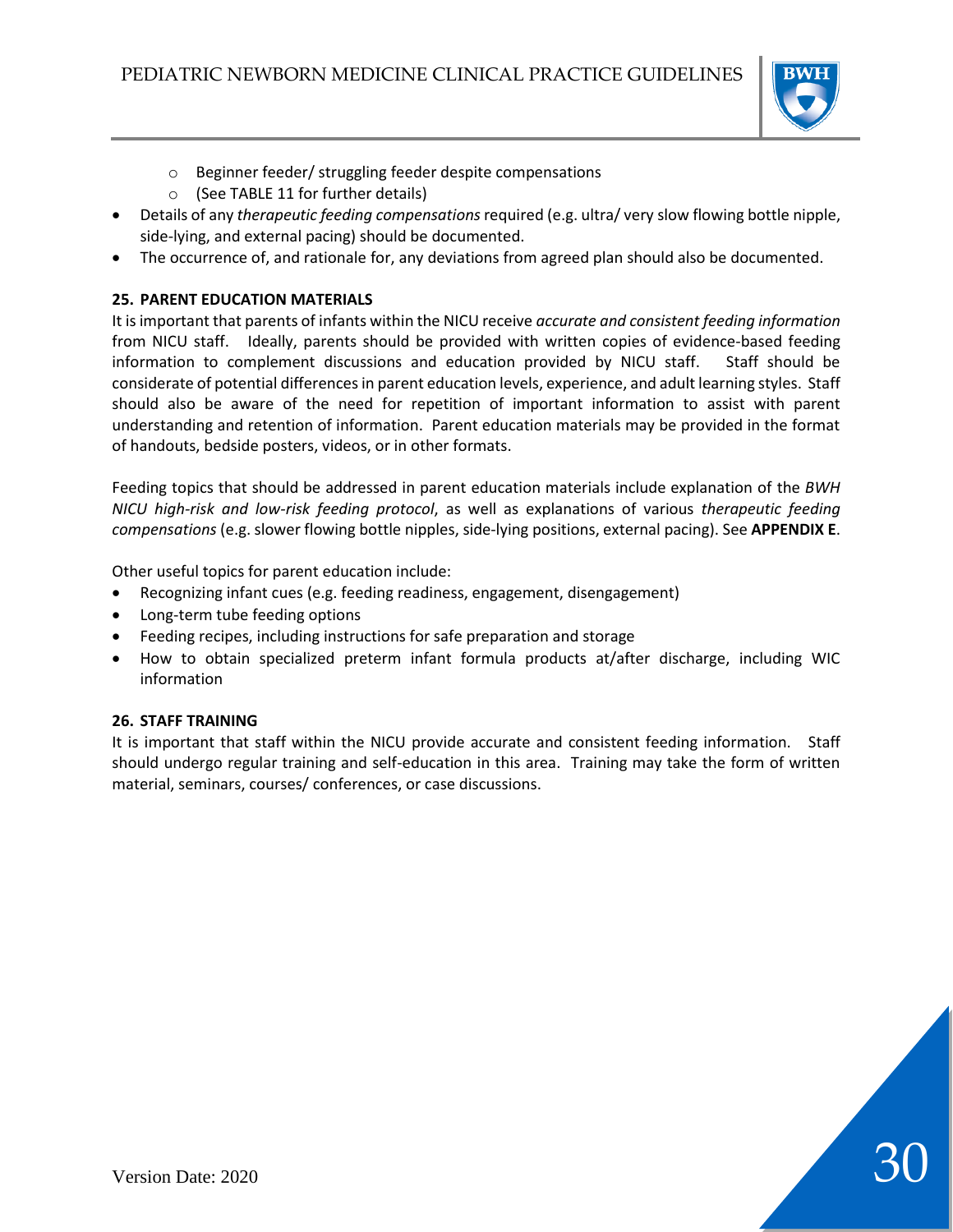

#### **REFERENCES:**

- 1. Unicef Nations Children's Fund (UNICEF). 10 Steps to successful breastfeeding. <http://www.unicef.org/programme/breastfeeding/baby.htm>
- 2. Nyqvist KH, Häggkvist AP, Hansen MN, Kylberg E, Frandsen AL, Maastrup R, Ezeonodo A, Hannula L, Haiek LN; Baby-Friendly Hospital Initiative Expert Group. Expansion of the baby-friendly hospital initiative ten steps to successful breastfeeding into neonatal intensive care: expert group recommendations. J Hum Lact. 2013 Aug;29(3):300-9.
- 3. Pinelli J, Symington A. Non-nutritive sucking for promoting physiologic stability and nutrition in preterm infants. Cochrane Database Syst Rev. 2005 Oct 19;(4):CD001071.
- 4. Ross ES, Philbin MK. Supporting oral feeding in fragile infants: an evidence-based method for quality bottle-feedings of preterm, ill, and fragile infants. J Perinat Neonatal Nurs. 2011 Oct-Dec;25(4):349-57; quiz 358-9.
- 5. Philbin MK, Ross ES. The SOFFI Reference Guide: text, algorithms, and appendices: a manualized method for quality bottle-feedings. J Perinat Neonatal Nurs. 2011 Oct-Dec;25(4):360-80.
- 6. Weir KA, McMahon S, Taylor S, Chang AB. Oropharyngeal aspiration and silent aspiration in children. Chest. 2011 Sep;140(3):589-97.
- 7. Velayutham P, Irace AL, Kawai K, et al. Silent aspiration: Who is at risk?. Laryngoscope. 2018;128(8):1952-1957. doi:10.1002/lary.27070
- 8. Ferrara, L., Bidiwala, A., Sher, I. et al. Effect of nasal continuous positive airway pressure on the pharyngeal swallow in neonates. J Perinatol 37**,** 398–403 (2017).
- 9. Lau C, Smith EO, Schanler RJ. Coordination of suck-swallow and swallow respiration in preterm infants. Acta Paediatr. 2003 Jun;92(6):721-7.
- 10. Weir K, McMahon S, Barry L, Masters IB, Chang AB. Clinical signs and symptoms of oropharyngeal aspiration and dysphagia in children. Eur Respir J. 2009 Mar;33(3):604-11.
- 11. Tutor JD, Gosa MM. Dysphagia and aspiration in children. Pediatr Pulmonol.2012 Apr;47(4):321- 37.
- 12. Pados BF, Park J, Dodrill P. Know the Flow: Milk Flow Rates From Bottle Nipples Used in the Hospital and After Discharge. Adv Neonatal Care. 2019;19(1):32-41.
- 13. Reau NR, Senturia YD, Lebailly SA, Christoffel KK. Infant and toddler feeding patterns and problems: normative data and a new direction. Pediatric Practice Research Group. J Dev Behav Pediatr. 1996 Jun;17(3):149-53.
- 14. Park J, Thoyre S, Knafl GJ, Hodges EA, Nix WB. Efficacy of semielevated side-lying positioning during bottle-feeding of very preterm infants: a pilot study. J Perinat Neonatal Nurs. 2014 Jan-Mar;28(1):69-79.
- 15. Dawson JA, Myers LR, Moorhead A, Jacobs SE, Ong K, Salo F, Murray S, Donath S, Davis PG. A randomised trial of two techniques for bottle feeding preterm infants. J Paediatr Child Health. 2013 Jun;49(6):462-6.
- 16. Thoyre SM, Holditch-Davis D, Schwartz TA, Melendez Roman CR, Nix W. Coregulated approach to feeding preterm infants with lung disease: effects during feeding. Nurs Res. 2012 Jul-Aug;61(4):242-51.
- 17. Law Morstatt L, Judd DM, Snyder P, Baier RJ, Dhanireddy R. Pacing as a treatment technique for transitional sucking patterns. J Perinatol. 2003;23:483-488.
- 18. Dodrill P, Gosa MM. Pediatric Dysphagia: Physiology, Assessment, and Management. Ann Nutr Metab. 2015;66 Suppl 5:24-31.